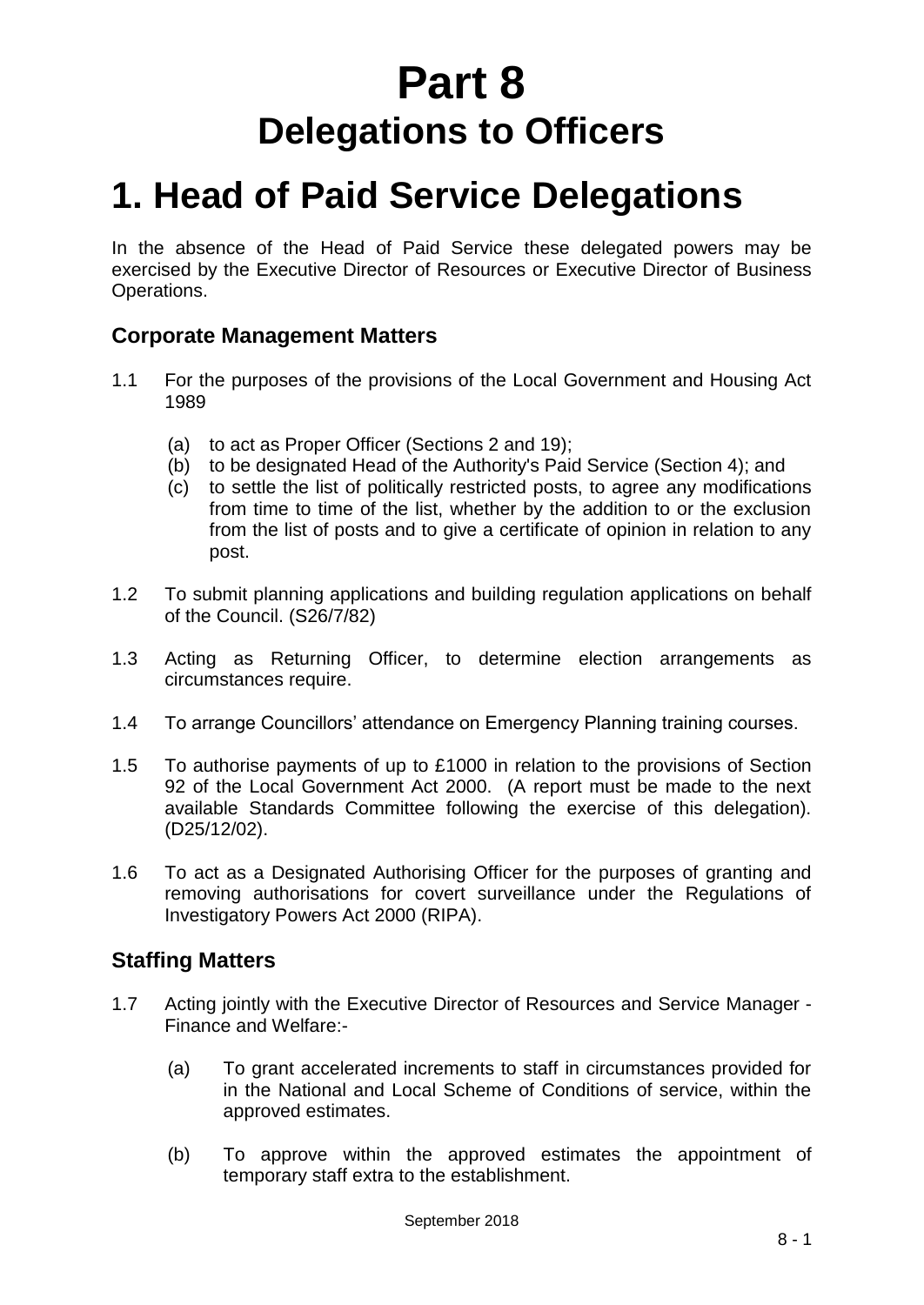- (c) Provided there are the necessary funds available by way of underspending in salaries, to agree upon and arrange payment of honoraria as provided for in Paragraph 35(a) of the Scheme of Conditions of Service and Paragraph 35(b) where a clearly defined and agreed apportionment of a Paragraph 35(a) definition and calculation can be demonstrated.
- (d) To approve payments to staff under the Council's employee rewards scheme.
- 1.8 To authorise the filling of all vacancies within the approved establishment below the level of Directors.
- 1.9 To amend and alter the establishment as may be necessary from time to time by deletion or addition subject to any changes being contained within the overall budgetary provision.
- 1.10 To authorise overtime payments within the budgeted expenditure. (S98/5/89)
- 1.11 To determine those posts for which an authorised car user allowance is appropriate.
- 1.12 To appoint existing staff as inspectors under Section 12 of the Social Security Administration (Fraud) Act 1997*.*
- 1.13 To appoint authorised officers under Section 48 to 52 of the Anti-Social Behaviour Act 2003: Graffiti (fly posting) removal notices.

#### **Officer Appointments and authorisations etc**

- 1.14 To appoint and authorise such officers as he considers appropriate to deal with applications, serve Notices (including fixed penalty notices) and apply for warrants etc on behalf of the Council and to be empowered to enter premises (including land) in the course of their duties under legislation enforced by the District Council.
- 1.15 To appoint such doctors designated by the Health Protection Authority as 'Proper Officers' for the purposes of communicable disease control (E12/6/96).

### **Financial Matters**

- 1.16 To act as Proper Officer for the purposes of Section 116 of the Local Government Finance Act 1988.
- 1.17 The Head of Paid Service and the Service Manager Finance and Welfare (acting severally) to appoint proxies to attend Creditors meetings arising out of the Companies Act 1985 or any amending or supervening legislation.
- 1.18 In consultation with the Service Manager Finance and Welfare, to serve notices requiring the repayment of any mortgage advance and interests or any other form of loan, subject to a report on action taken being submitted to Cabinet.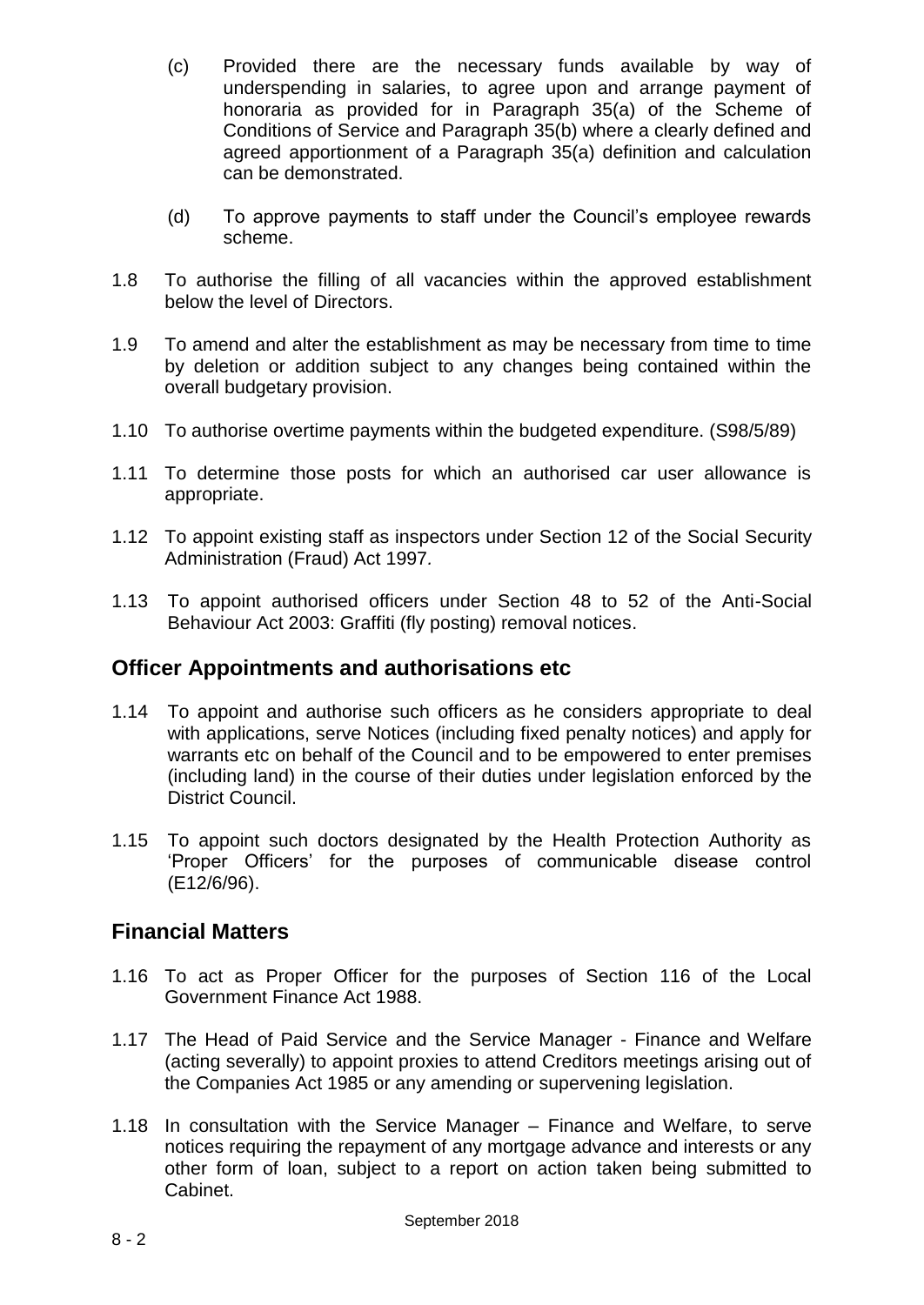- 1.19 Acting jointly with the Service Manager Finance and Welfare to approve the Council acting as a Lead Organisation for Partnership sponsored projects, where it is deemed appropriate.
- 1.20 To authorise entry by the Council into any contract or agreement for the provision of goods or services or for the execution of works, where the cost has been budgeted for; it conforms with the requirements of the Council's Financial Procedure Rules and does not exceed the relevant EU Procurement threshold for the time being.

## **Legal Matters**

- 1.21 To defend any appeal or other proceedings against the Council consequent upon any action taken or not taken by the Council, any notice served etc and in the case of claims for compensation in respect of which the Council is insured, to authorise its Insurers to defend such claims on its behalf.
- 1.22 To appoint existing staff to represent the Council before the Magistrates' Court, under Section 233 of the Local Government Act 1972 in relation to applications for Liability Orders in respect of Non payment of Council Tax and National Non-Domestic Rates and matters relating to Committal proceedings.

## **Land and Property Matters**

1.23 In the case of applications for the purchase of the freehold reversion in properties in Rye held on long leases situate in any street or road where the Council has previously sold such an interest, the Head of Paid Service in consultation with the Service Manager - Finance and Welfare is empowered to act in the name of the Council in determining such applications and the terms upon which such interest shall be sold.

### **Injunctions**

1.24 To obtain injunctions under the provisions of Section 222 of the Local Government Act 1972, whenever the peace and quiet of residents in the Council's area is under threat.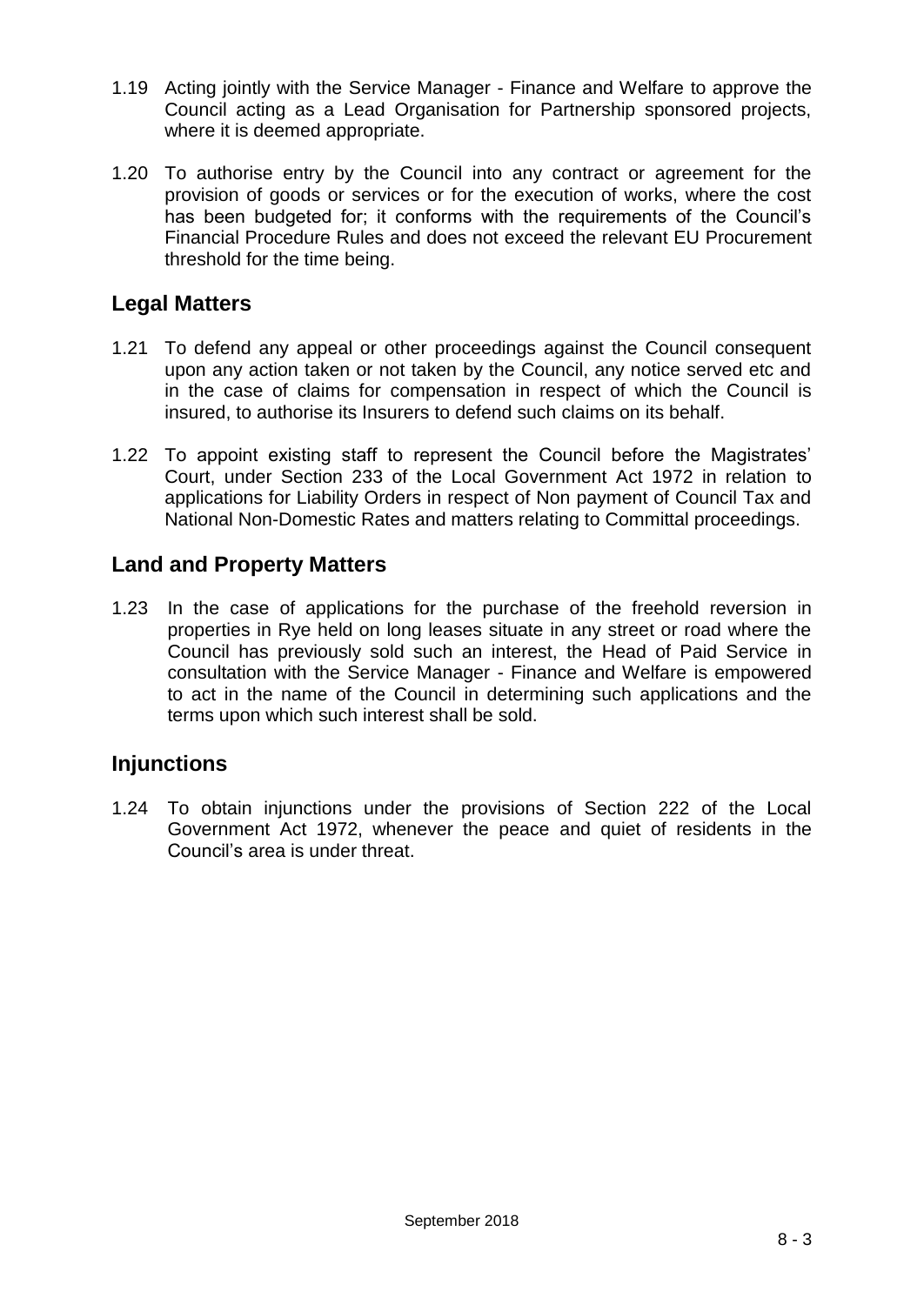# **2. Executive Director of Resources Delegations**

In the absence of the Executive Director of Resources these delegated powers may be exercised by the Head of Paid Service or Executive Director of Business Operations.

## **Staffing Matters**

- 2.1 To implement national awards on salaries, wages, allowances and any other revisions in the national conditions of service involving the payment of money, subject to report to the Licensing and General Purposes Committee.
- 2.2 To apply local awards as above to employees who are not paid in accordance with nationally negotiated rates of pay.
- 2.3 To approve loans to authorised car users in accordance with the assisted car purchase scheme in force from time to time.
- 2.4 Acting jointly with the Head of Paid Service and Service Manager Corporate and Human Resources:
	- (a) To grant accelerated increments to staff in circumstances provided for in the National and Local Scheme of Conditions of service, within the approved estimates.
	- (b) To approve within the approved estimates the appointment of temporary staff extra to the establishment.
	- (c) Provided there are the necessary funds available by way of underspending in salaries, to agree upon and arrange payment of honoraria as provided for in Paragraph 35(a) of the Scheme of Conditions of Service and Paragraph 35(b) where a clearly defined and agreed apportionment of a Paragraph 35(a) definition and calculation can be demonstrated.
	- (d) To approve payments to staff under the Council's employee rewards scheme.
- 2.5 To authorise overtime payments within the budgeted expenditure. (S98/5/89)
- 2.6 To act as a Designated Authorising Officer for the purposes of granting and removing authorisations for covert surveillance under the Regulations of Investigatory Powers Act 2000 (RIPA).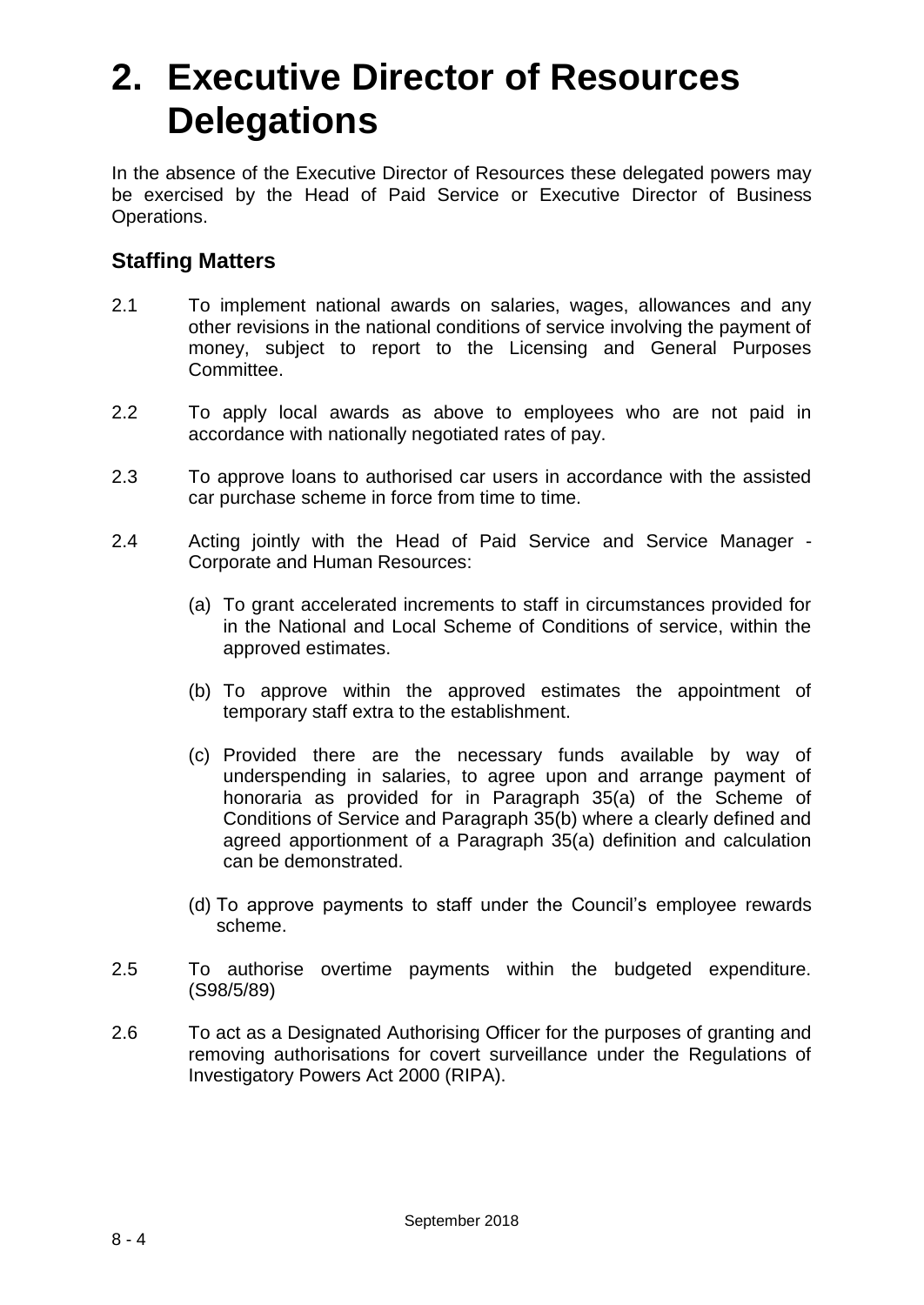## **Land and Property Matters**

- 2.7 To examine offers of property to the Council and requests to purchase property from the Council and to reject such offers and requests.
- 2.8 To give consent or otherwise to requests for the assignment or sub-letting of leases.
- 2.9 To deal with requests for the Council's consent required under the terms of leases granted by the Council. (P93/10/91)
- 2.10 To grant wayleaves and easements over Council land.
- 2.11 To grant leases of land to statutory undertakers required for the discharge of their statutory powers, and power to accept surrender of leases so granted.
- 2.12 To renew leases of allotment land to Parish Councils on such terms and conditions as he may determine. (H20/5/94)
- 2.13 To sign, together with the Solicitor to the Council, certificates of title (form RB1 and RB2) pursuant to subsections (2) and (3) of Section 154 of the Housing Act 1985.
- 2.14 To authorise the Council's seal to be affixed to the discharge or variation of any mortgage under the Council's Housing Advances Scheme.
- 2.15 To authorise, following consultation with the Chairman of the Council, the free use of the Council Chamber or Committee Room at the Town Hall, Bexhill for public meetings sponsored by a Member of the Council on matters relating to the responsibility of the District Council and not related to a political party or commercially sponsored issue.
- 2.16 To approve renewals of leases, tenancies, licences to occupy land (including buildings) or any other lettings of the Council's land.
- 2.17 To initiate and approve rent / licence fee reviews and authorise the Solicitor to the Council to prepare all necessary legal documentation and execute it (including affixing the Council's Common Seal).

### **Agricultural Tenancies & rent**

2.18 To determine the level of rents charged under, and other terms for, agricultural tenancies on Council-owned land.

### **Financial Matters**

- 2.19 To set and vary the fees, in consultation with the Service Manager Finance and Welfare , for answering Official Searches of the Local Land Charges Register and the accompanying enquiries having regard to inflation and the fees of adjacent local authorities.
- September 2018 2.20 To authorise entry by the Council into any contract or agreement for the provision of goods or services or for the execution of works, where the cost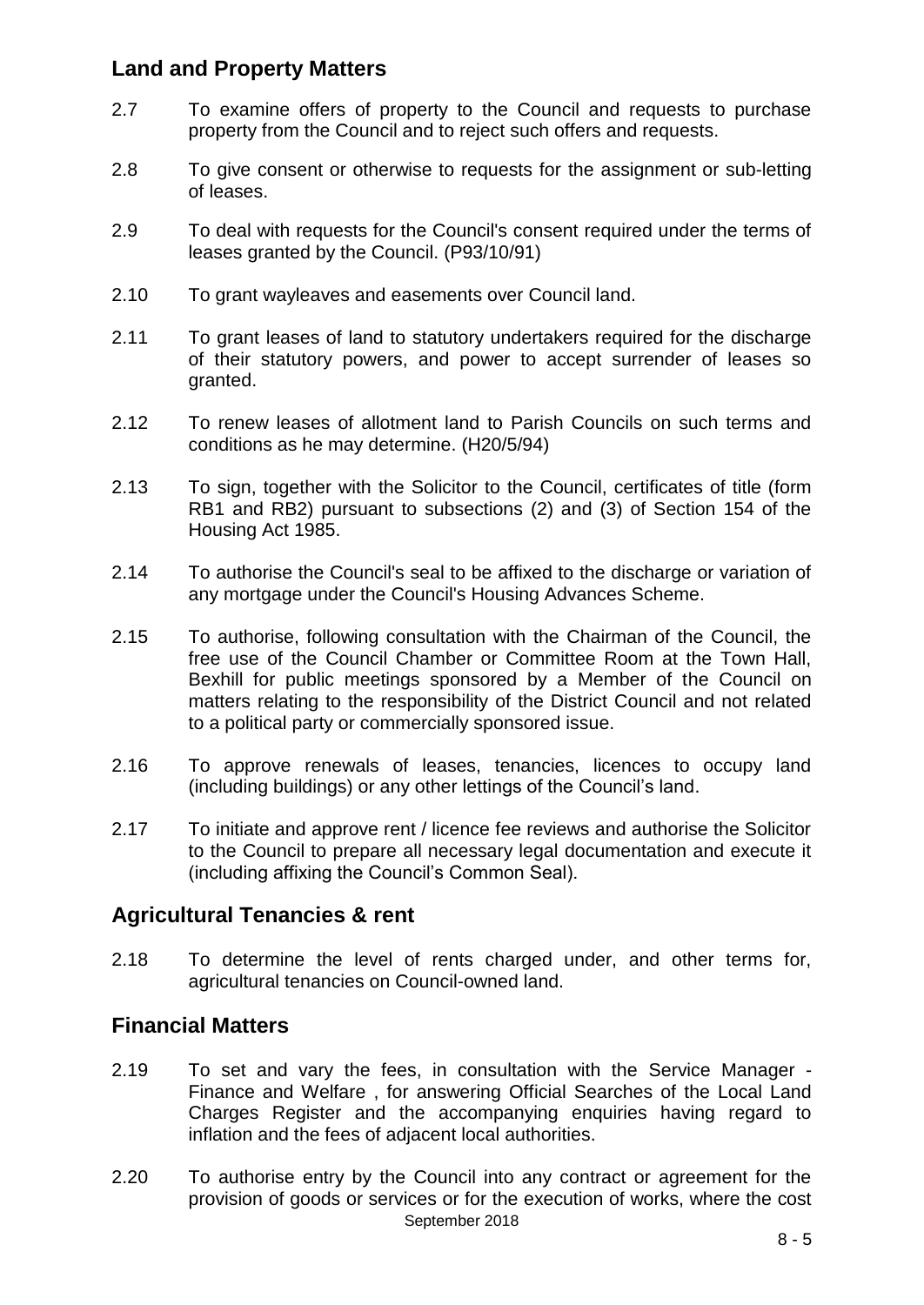has been budgeted for; it conforms with the requirements of the Council's Financial Procedure Rules and does not exceed the relevant EU Procurement threshold for the time being.

2.21 To authorise new deposit takers or suspend existing deposit takers in agreement with the Council's treasury management advisers.

## **Non-Domestic Rate Relief**

2.22 The Executive Director of Resources or Service Manager - Finance and Welfare be authorised to deal with all applications for relief from Non-Domestic Rates in accordance with the criteria as approved (or as may be amended from time to time) by the Licensing and General Purposes Committee, with effect from 1 April 2007.

## **Timetable of Formal Council Meetings**

2.23 To approve the annual timetable of formal Council meetings in consultation with officers, the Leader of the Council and the Committee Chairmen.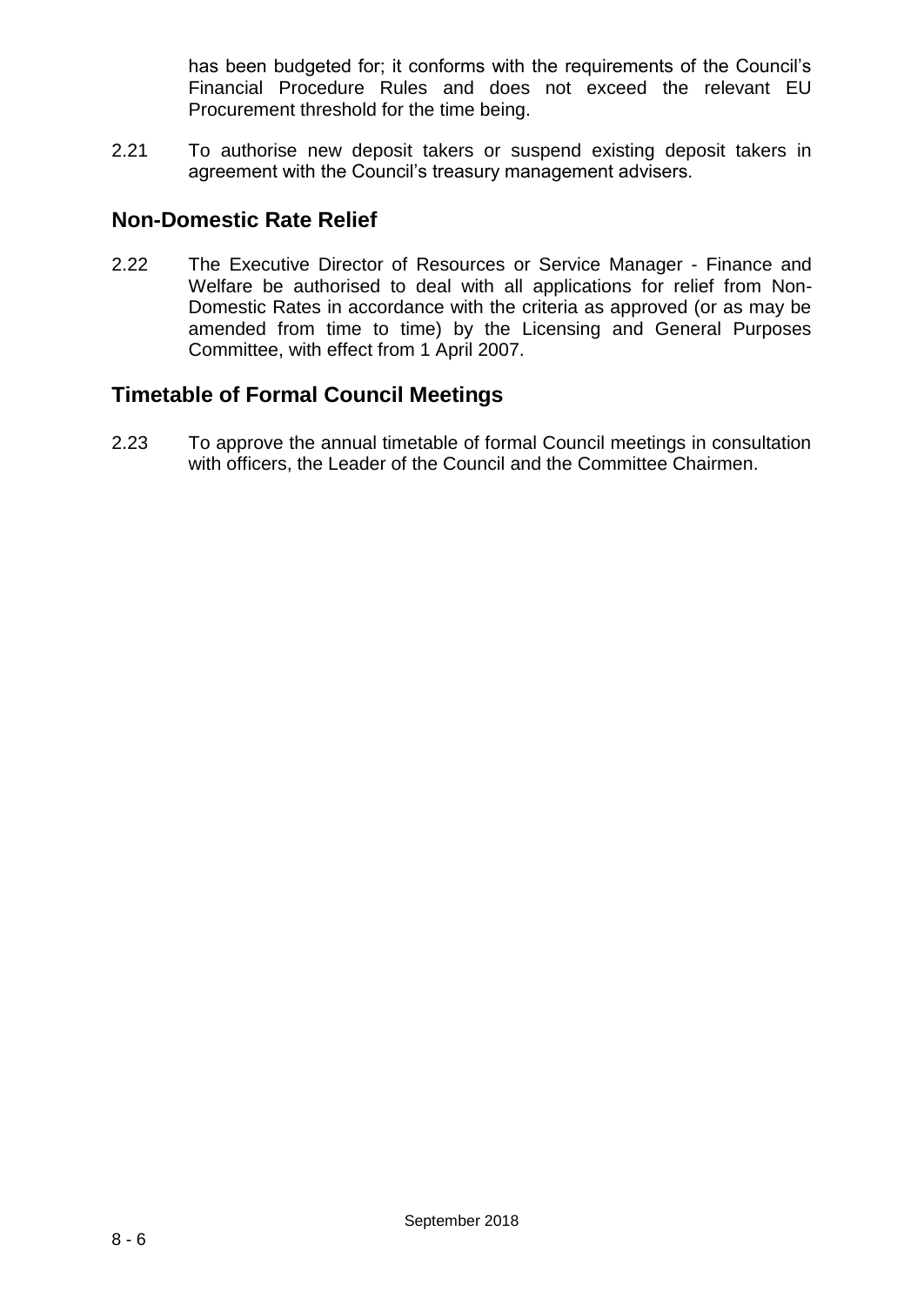## **2.1 Service Manager - Finance and Welfare Delegations**

In the absence of the nominated officers delegated power may be exercised by the Executive Director of Resources or such officer as the Head of Paid Service may nominate.

#### **Corporate Management Matters**

- 2.1.1 To be the Officer responsible for the proper administration of the Council's financial affairs in accordance with:
	- Section 151 of the Local Government Act 1972
	- Section 26 and Section 114 of the Local Government Finance Act 1988
	- the Local Government and Housing Act 1989
	- the Accounts and Audit Regulations 2003

Delegations to the Executive Director of Resources are included in Financial Regulations and Standing Orders relating to contracts in order to assist him / her to discharge these responsibilities. The Executive Director of Resources has also been appointed by the Council as the Community Charge Registration Officer.

#### **Financial Matters**

#### **General**

- 2.1.2 With the approval of the Head of Paid Service, to roll forward amounts between financial years where the appropriate Portfolio and Council budget is not overspent.
- 2.1.3 To approve annual contributions to and from scheduled provisions and reserves, including for the replacement of plant and equipment, subject to there being sufficient funds available to meet the expenditure.
- 2.1.4 To reject applications for community project grants, if they do not comply with the adopted guidelines, subject to the subsequent reporting of all applications rejected to Cabinet.
- 2.1.5 To arrange as considered by the Executive Director of Resources appropriate, for the renewal of the Council's insurance policies and to enter into the necessary contracts in connection therewith.
- 2.1.6 To maintain an adequate and effective Internal Audit Service under the Accounts and Audit Regulations 2003.
- 2.1.7 To adjust the Council's fees and charges when necessary, to take into account any increased costs and taxation.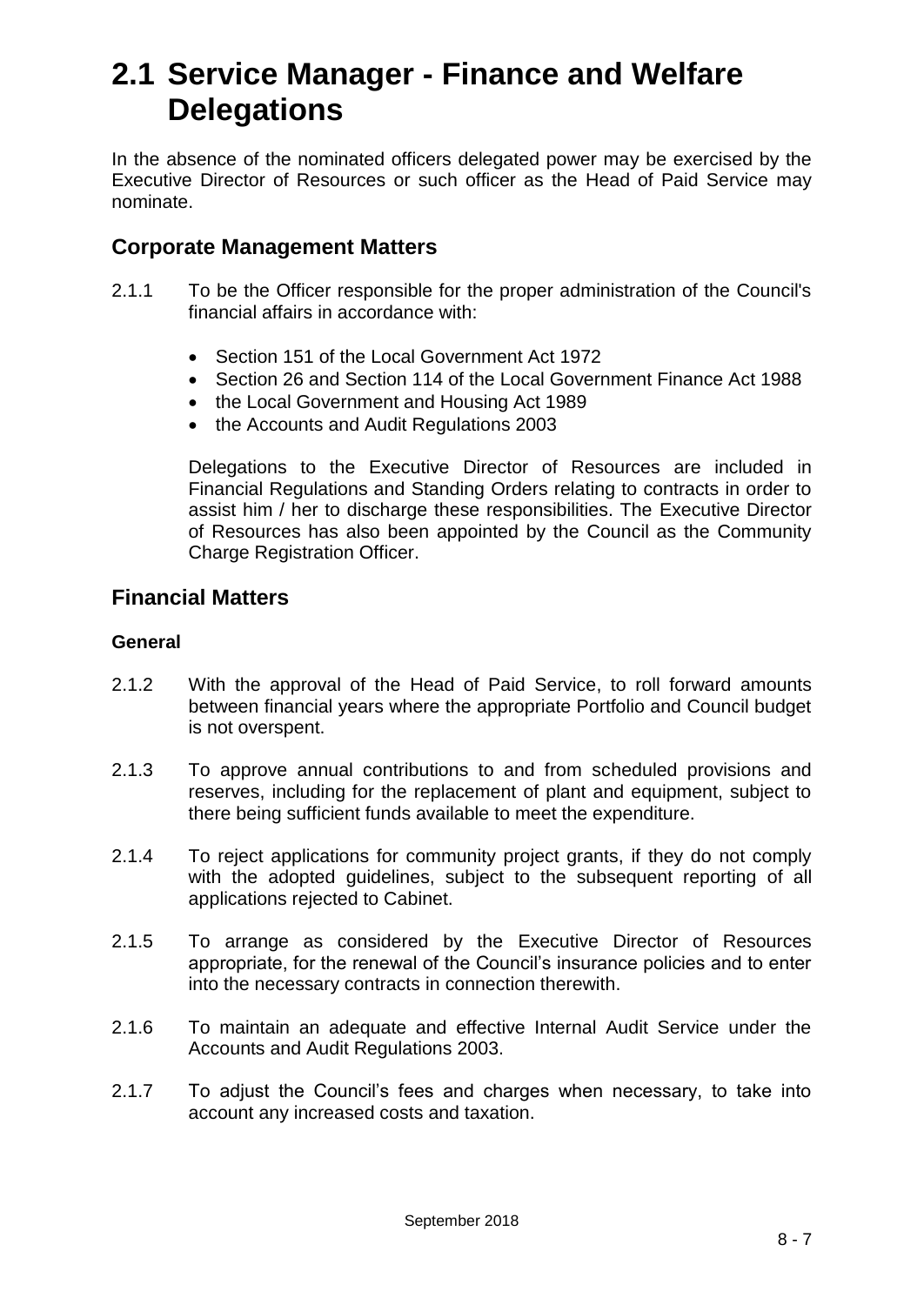#### **Treasury Management, Loans and Investments**

- 2.1.8 To take all necessary action to carry into effect the Council's decisions to borrow money for a purpose for which there is a statutory power to borrow.
- 2.1.9 To lend surplus monies to local authorities and other bodies which he / she considers will secure the best financial advantage for the Council within the list of deposit takers approved by Cabinet.
- 2.1.10 In conjunction with the Head of Paid Service, to deal with the consideration and granting of loans under the Fire Precautions Act 1971 and the Fire Precautions (Loans) Act 1973 and to take all necessary action deriving there from.
- 2.1.11 To employ independent valuers for the purpose of valuing properties and work in connection with housing advances and maturity mortgages.

#### **Local Taxes, Benefits and Grants**

- 2.1.12 To exercise discretionary powers relating to Council Tax Benefit contained in the Social Security Contributions and Benefits Act 1992.
- 2.1.13 To apply for liability orders and warrants of arrest from the Magistrate's Court where this will protect the Council's position in the event of default of Non-Domestic Ratepayers and Council Tax payers.
- 2.1.14 To pay grants under Sections 521 and 522 of the Housing Act 1985 as amended by the Housing Act 1988 and Local Government & Housing Act 1989 as and when necessary up to the limit of government funds available.
- 2.1.15 To exercise the various discretionary powers relating to Housing Benefits contained within any regulations issued under the Social Security Act 1986, as amended by the Social Security (consequential provisions) Act 1992, any amendments thereto and all subsequent relevant legislation. (F11/12/91).
- 2.1.16 To consider requests from private sector tenants for Discretionary Housing payments.
- 2.1.17 Carry out investigations into suspected fraudulent claims for benefits under the Social Security Administration Act 1992, as amended by the Social Security Administration (Fraud) Act 1997.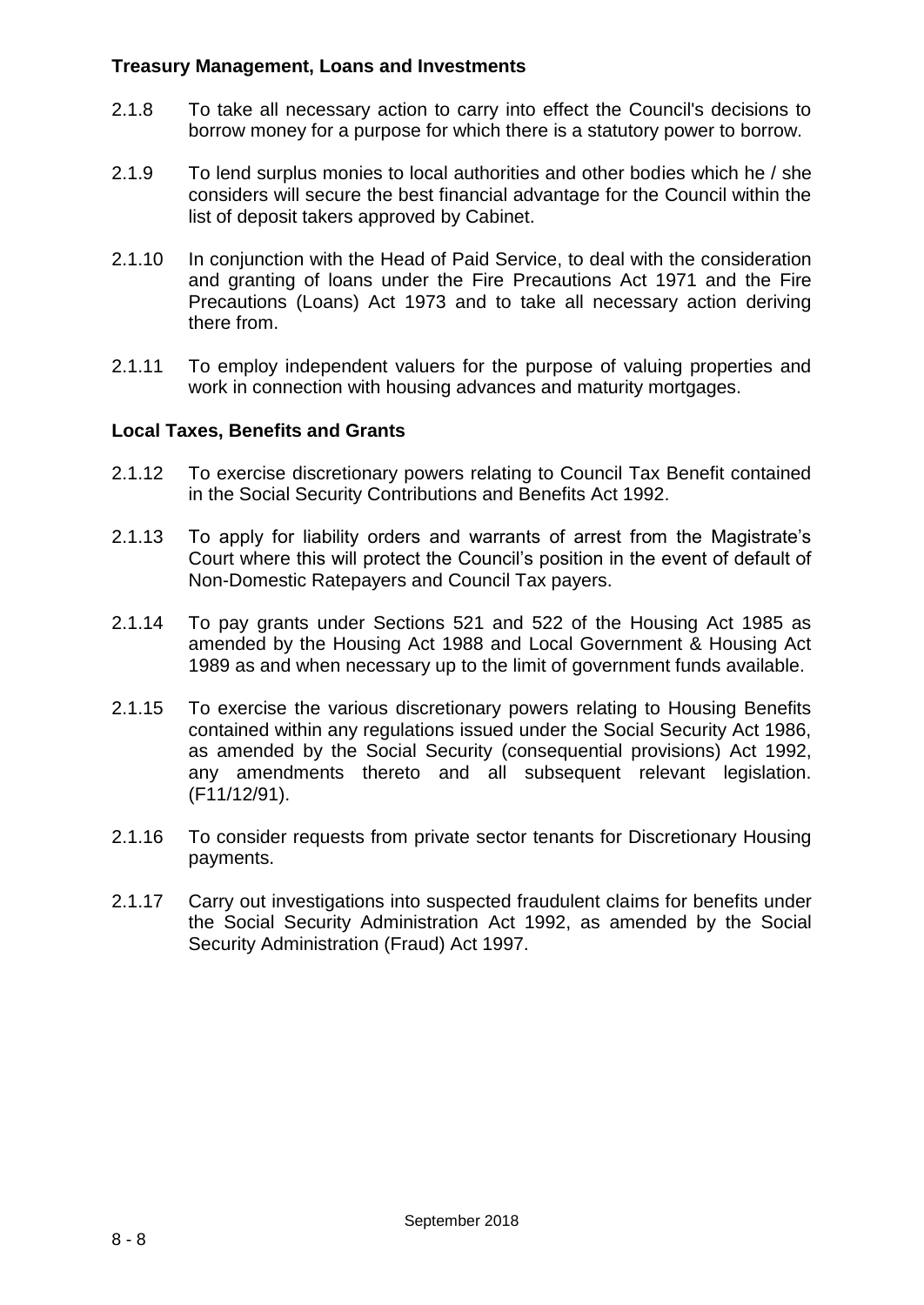## **2.2 Service Manager - Corporate and Human Resources Delegations**

In the absence of the nominated officers delegated power may be exercised by the Executive Director of Resources or such officer as the Head of Paid Service may nominate.

- 2.2.1 To act as a Designated Authorising Officer for the purposes of granting and removing authorisations for covert surveillance under the Regulations of Investigatory Powers Act 2000 (RIPA).
- 2.2.2 To be designated as Monitoring Officer under Section 5 of the Local Government and Housing Act 1989.
- 2.2.3 After consultation with the Leaders of the Political Groups to:
	- (a) calculate the total of seats on the Committees of the Council and the proportion that each political group forms of the total membership of the Council;
	- (b) to apply those proportions to the total number of Committee seats to give the aggregate entitlement of each group;
	- (c) apply those proportions to the number of seats on each Committee; and
	- (d) take any such further steps as may be necessary in order to give effect to the political balance requirements of the 1989 Act and the Regulations made thereunder.

#### **Member Complaints**

- 2.2.4 In accordance with the approved arrangements for dealing with Member complaints, to make the initial decision on whether complaints should be investigated, consulting one of the Independent Persons as necessary.
- 2.2.5 In respect of District Councillors, to consider and agree, where appropriate, dispensations from the restriction on speaking and/or voting when any matter in which that person has a disclosable pecuniary interest is to be considered at a meeting of the Council or any of its committees, subcommittees, joint committees or joint sub-committees.

#### **Licensing Matters**

2.2.6 To appoint Members from the Licensing and General Purposes Committee to sit on either Licensing or Taxi Panels as may be required from time to time to ensure that the Panel is quorate.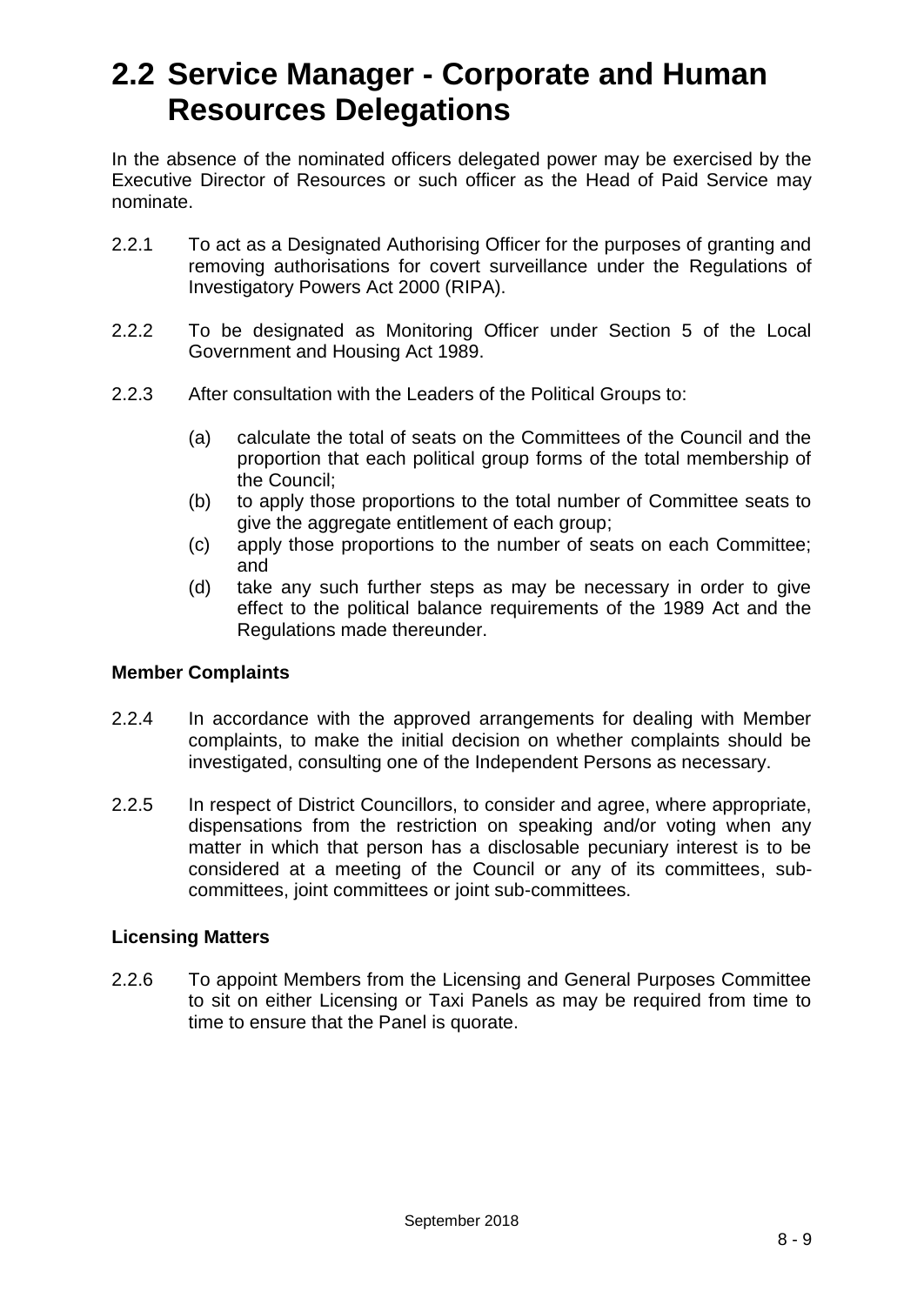## **Solicitor to the Council**

#### **Land and Property Matters**

- 2.2.7 To adjust rents for the Wish Street Depot Garages in line with increases in the Retail Prices Index.
- 2.2.8 To adjust the rents of residential properties annually in line with increases in the Retail Prices Index.
- 2.2.9 To enter into agreements for the maintenance of Council-owned equipment.
- 2.2.10 To agree tenancies or licences for 364-day periods of land acquired by the Council in advance of requirements not immediately needed for development.
- 2.2.11 To renew on such terms as he shall approve tenancies or licences for 364-day periods of housing land not immediately required for development.
- 2.2.12 To serve and accept service of all notices (including Notices to Quit) under Part II of the Landlord and Tenant Act 1954 (relating to business tenancies) and to institute proceedings under the Law of Property Act 1954 not applying to any particular lease.
- 2.2.13 To select tenants and take all necessary action for the letting of the Light Industrial Units at Beeching Road, Bexhill-on-Sea, on terms and conditions to his / her satisfaction. (P50/10/89).
- 2.2.14 To take all necessary action for the letting at market rents of the Workshop Units at Peasmarsh on such terms and conditions as he / she considers appropriate, in consultation as necessary with English Estates. (P109/4/91).
- 2.2.15 To take all necessary action for the letting of the Udimore School Units on the basis of the terms and conditions approved together with any conditions which he / she deems to be necessary. (P102/3/86).
- 2.2.16 To take steps as necessary, including legal action or proceedings, to secure removal of unauthorised persons and property from the Council's land (or from land which is managed by it or to which it is otherwise entitled to possession) and to take such steps to prevent trespassers or unauthorised persons from entering or re-entering such land.
- 2.2.17 To engage the services of the District Valuer and or a private surveyor/valuer, as required.
- 2.2.18 In consultation with the Executive Director of Business Operations, to deal with requests from frontagers to construct boat ramps onto the sea wall, west of Richmond Road, Bexhill.
- 2.2.19 To review periodically, and determine in consultation with the Service Manager - Finance and Welfare, the licence fee for the use of two hard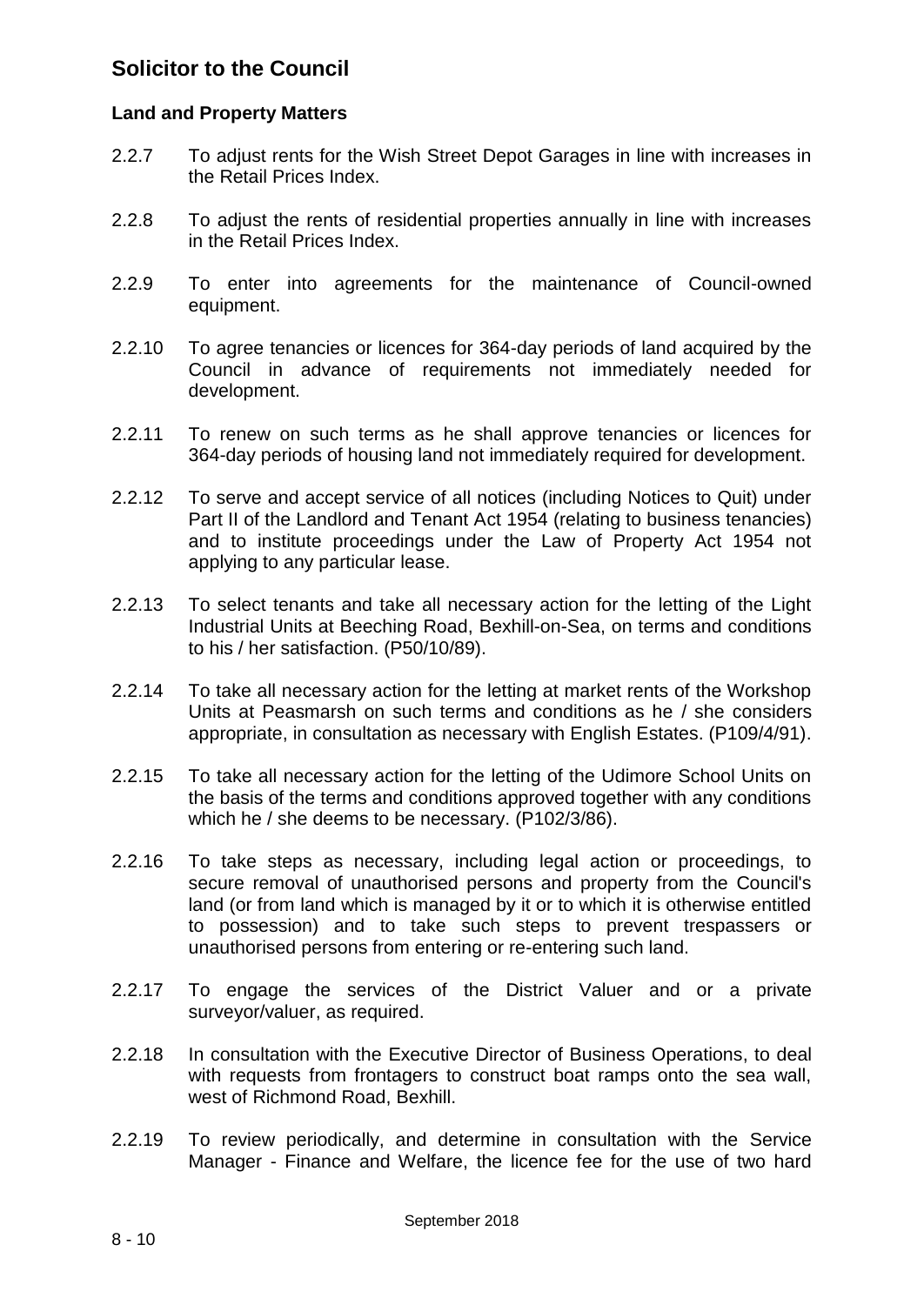surfaced tennis courts and changing room at Egerton Park by Bexhill Lawn Tennis Club. (R111/4/88).

- 2.2.20 To serve statutory notices on agricultural tenants under Section 12 of the Agricultural Holdings Act 1986. (R42/7/90).
- 2.2.21 To employ (in consultation with the Head of Paid Service) a private valuer in connection with negotiations where the other party is represented by the District Valuer.

#### **Party Wall Act 1996**

2.2.22 To be designated as the Appointing Officer for the purposes of the Party Wall Act 1996. (E37/9/98).

#### **Corporate Management Matters**

- 2.2.23 In the alternative to the Head of Paid Service to exercise all powers delegated to the Head of Paid Service relating to the institution of legal proceedings and, in particular, to sign appropriate documentation to commence any proceedings in the Magistrate's Court which have been authorised by the Council or any of its Committees or by another officer acting under delegated authority.
- 2.2.24 To institute proceedings in respect of the infringement of Byelaws.

#### **Housing Matters**

- 2.2.25 To institute criminal proceedings against persons responsible for offences under the Landlord and Tenant Act, 1985 and the Protection from Eviction Act, 1977.
- 2.2.26 To comply with any future exercise of the Right to Buy / Acquire a leasehold property vested in a Housing Association or other Registered Social Landlord where the freehold is vested in the Council at a valuation to the satisfaction of the Head of Paid Service and for the Common Seal to be affixed to all necessary documentation.

#### **Planning Matters**

2.2.27 To withdraw any planning enforcement notice in order to correct any clerical or other defect or informality by re-serving the notice in the correct form or manner in accordance with the authorisation therefore.

#### **Financial Matters**

- 2.2.28 To institute proceedings for the recovery of rent arrears incurred by former and existing tenants of the Council upon request to do so by the Executive Director of Resources or the Executive Director of Business Operations respectively.
- 2.2.29 To institute proceedings in the County Court whenever appropriate, to recover the Council's losses arising from accidental damage to the Council's property.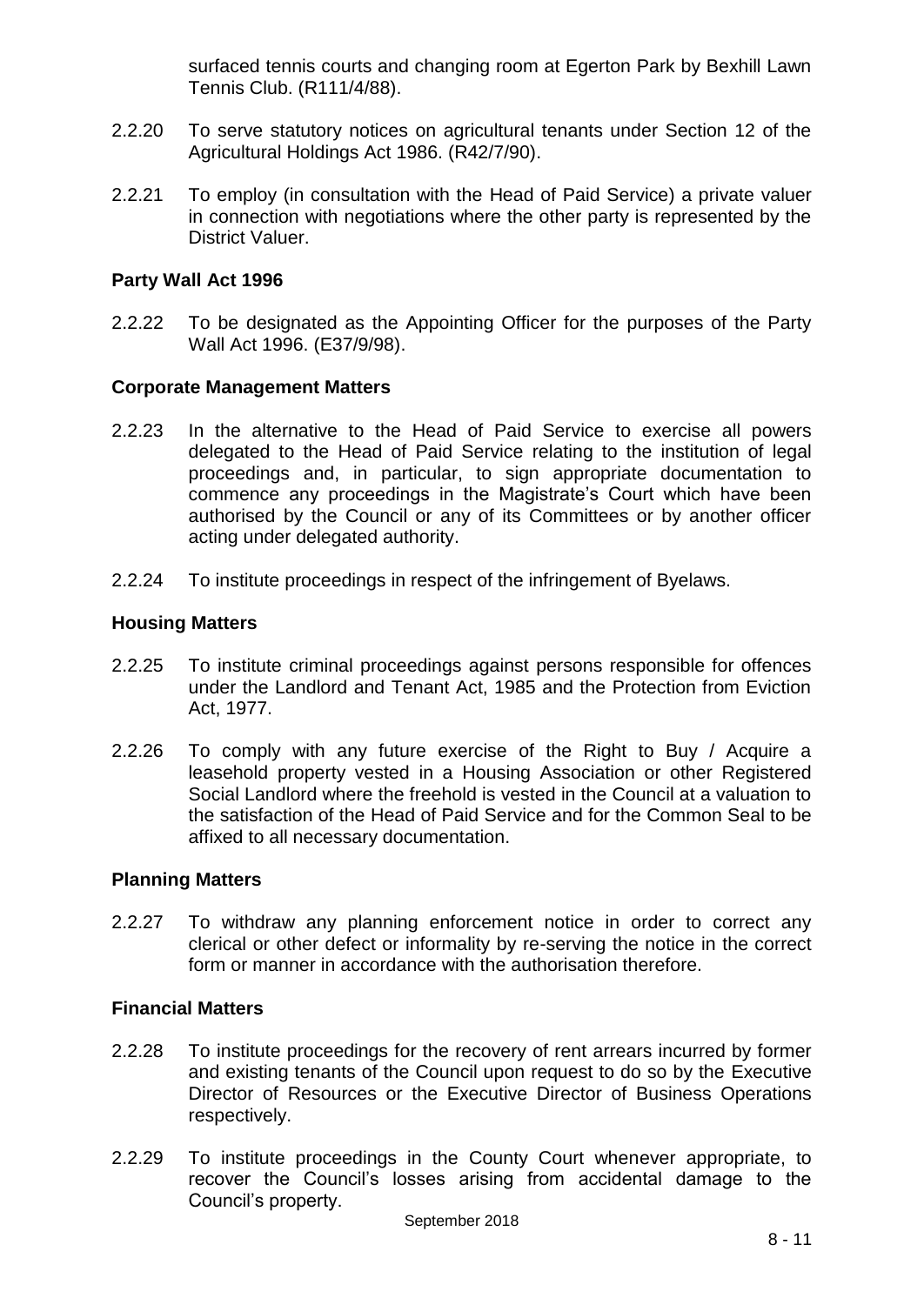- 2.2.30 In consultation with the Executive Director of Resources to institute proceedings for the recovery of outstanding debts, where no other delegated authority exists.
- 2.2.31 In conjunction with the Executive Director of Resources, to prosecute cases under Section 111A and 112 of the Social Security Administration Act 1992 subject to satisfactory evidence being obtained. (P49/8/93).
- 2.2.32 To institute proceedings for non-compliance with Off-Street Parking Places Orders relating to payment of parking charges.

#### **Pollution Matters**

- 2.2.33 To take proceedings in the High Court, in consultation with the Executive Director of Business Operations, under the provisions of Section 58(8) of the Control of Pollution Act 1974 (E41/10/89).
- 2.2.34 To obtain injunctions under the provisions of Section 222 of the Local Government Act 1972, whenever the peace and quiet of residents in the Council's area is under threat, in order to prevent events taking place in contravention of the Private Places of Entertainment (Licensing) Act 1967.

#### **Highway and Transport Matters**

- 2.2.35 To make Public Footpath Diversion Orders under section 257 of the Town and Country Planning Act 1990 in respect of development for which planning permission has been granted by the Council, after consultation with the Chairman of Planning, East Sussex County Council, Statutory Undertakers, the Ward Representative(s), the Parish/Town Council and other representative bodies as appropriate, and to submit the same to the Secretary of State for confirmation or to confirm them on behalf of the Council as unopposed Orders. (P45/8/93).
- 2.2.36 To determine applications for Street Closure Orders under Section 21 of the Town Police Clauses Act 1847 and all other enabling powers subject to consultation with East Sussex County Council, the Police, the Ward Representative(s) and the Parish/Town Council as appropriate.
- 2.2.37 To refuse any applications for the making of a Street Closure Order to facilitate any event where the application is received within 12 weeks of the date of the event.

#### **Authority to Prosecute**

2.2.38 Authority to prosecute for driving with no insurance under the Road Traffic Act 1988, under Section 222 of the Local Government Act 1972.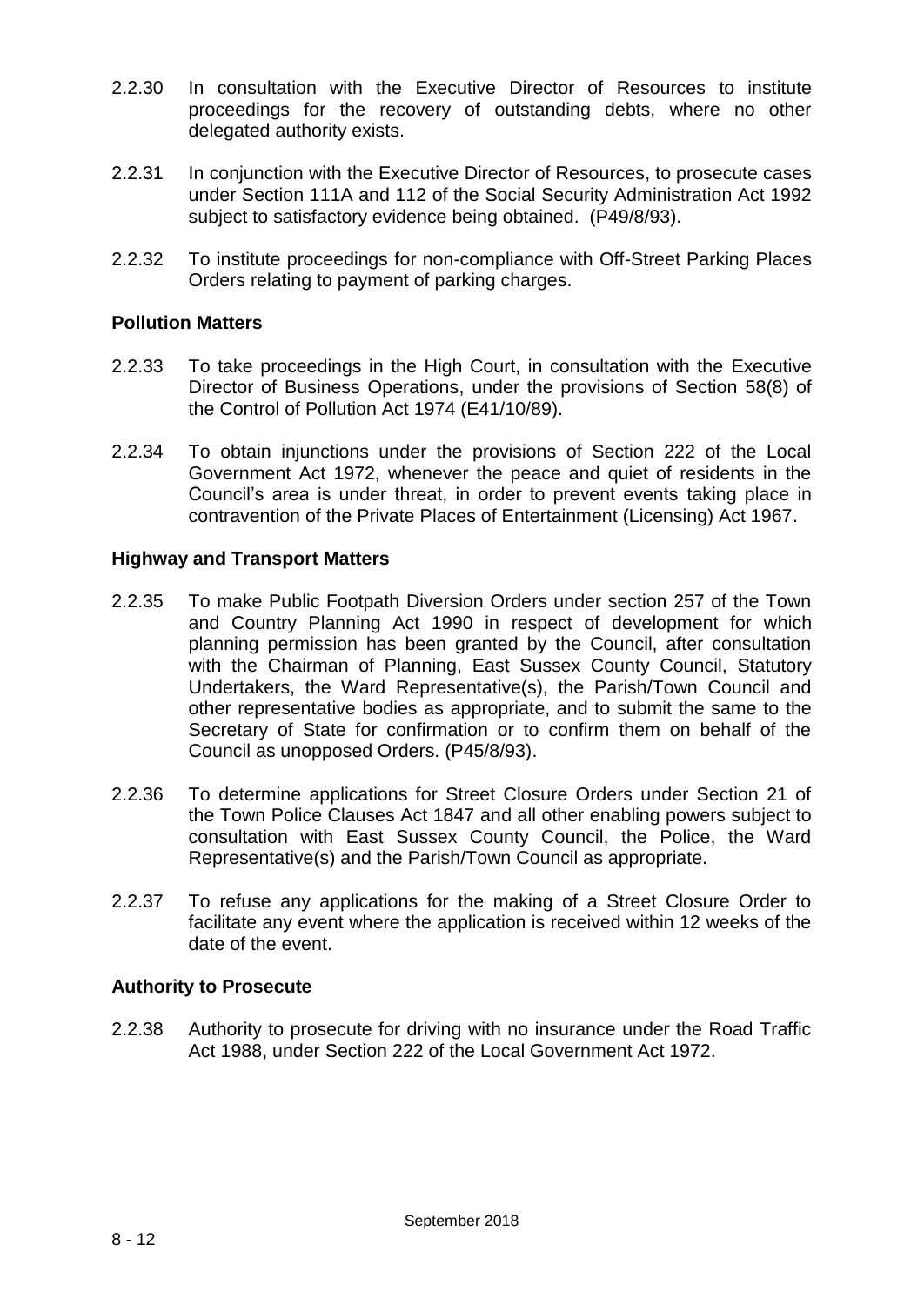## **2.3 Service Manager - Finance and Welfare Delegations**

## **Housing Service**

In the absence of the nominated officers delegated power may be exercised by the Executive Director of Resources or in his/her absence such officer as the Head of Paid Service may nominate.

## **Acts, Orders, Strategies & Policies**

2.3.1 The following officers have been given the delegated authority to enact the Housing Service Delegated Powers: Service Manager – Finance and Welfare; Private Sector Housing Manager; Housing Policy and Development Manager; Housing Needs Manager; Senior Environmental Health Officer; Environmental Housing Officer; Housing Aid Co-Ordinator; Housing Surveyor; and Housing Needs Officers.

The above officers have delegated authority to:

- a) prosecute, serve any notices, and to be empowered to enter premises or enter on to land in the course of their duties, undertake all works, closing orders, prohibition orders, demolition orders and execute works in default; under any of the Acts set out in the Schedule hereto.
- b) In consultation with the Service Manager Finance and Welfare, the above officers have delegated authority to: exercise discretion to increase or reduce the level of charges to be levied, where there is not or where there is a financial hardship based on the circumstances of each individual person on whom any notice, order, prosecution or works resulting from actions under any of the Acts set out in the Schedule hereto.
- c) Deal with all matters under Rother District Councils' adopted Housing Aid Policy and all changes to that Policy adopted or made thereafter and under any of the Acts set out in the Schedule hereto.
- d) to exercise discretion to increase or decrease the maximum or minimum amount of grant aid in respect of grants and charges under Rother District Councils' adopted Housing Strategy, Housing Aid Policy and all changes to that Strategy and Policy adopted or made thereafter and under any of the Acts set out in the Schedule hereto. This discretion to increase the maximum amount of grant aid will be subject to match funding from Adult or Children Services in regard to Disabled Facilities Grants (DFGs).
- e) To exercise all the Council's powers, make decisions and takes actions under the Housing Act 1996 as amended by the Homelessness Act 2002, the Children Act 1989, the Children Act 2004, the Vulnerable Groups Act 2006 and all Regulations and Orders made thereafter.
- f) To take all necessary action to secure the use for temporary housing purposes of any hall, building or suitable structure to accommodate persons rendered homeless in an emergency (fire, flood, etc).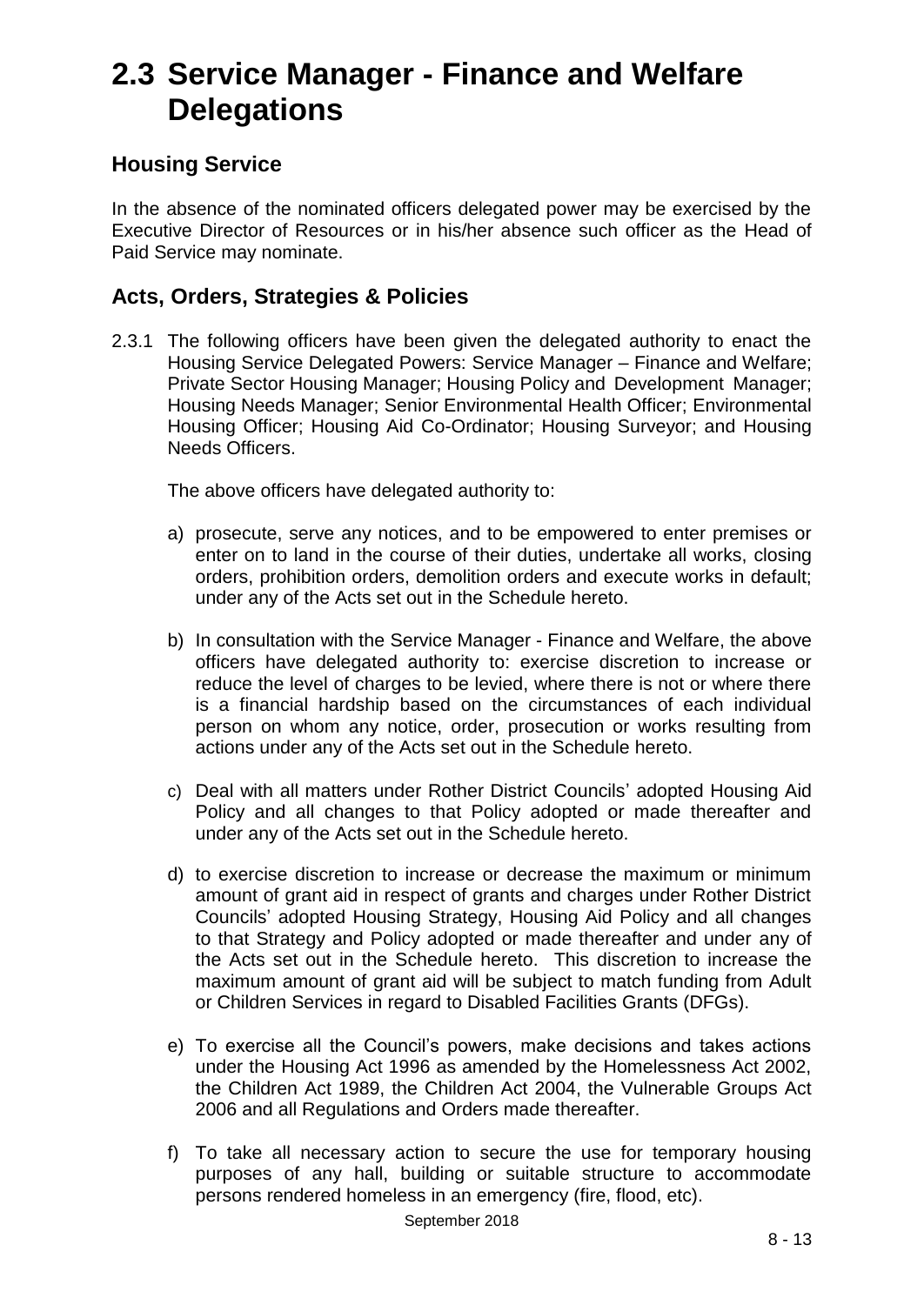- g) In partnership with Legal Services to institute criminal proceedings against persons responsible for offences under the Landlord and Tenant Act, 1985 and the Protection from Eviction Act, 1977.
- h) In partnership with Legal Services to comply with any future exercise of the Right to Buy / Acquire a leasehold property vested in a Housing Association or other Registered Social Landlord where the freehold or other interest is vested in the Council at a valuation to the satisfaction of the Head of Paid Service and for the Common Seal to be affixed to all necessary documentation.
- i) In partnership with Legal Services to grant a licence for a period of 12 months to the Embassy of The United Arab Emirates upon receipt of its application, permitting a number of persons to sleep in suitable accommodation in excess of the number normally permitted, at the former Prison Site, Northeye, Bexhill-on-Sea, all in accordance with the Housing Act 1985, Section 330.
- j) The above officers have delegated authority in partnership with Legal Services to: renew the licence annually, subject to inspection of the premises and there being no changes to the agreed terms of the licence.

#### **Miscellaneous**

- 2.3.2 Safeguarding Children The Service Manager Finance and Welfare has the delegated authority and is the named officer for Safeguarding Children for Rother District Council under the Children Act 2004. In the absence of the Service Manager - Finance and Welfare the Housing Policy and Development Manager; Housing Needs Manager and Private Sector Housing Manager are delegated to have this authority.
- 2.3.3 Supporting People Following consultation with the Cabinet Portfolio Holder for Housing, the Service Manager - Finance and Welfare, the Private Sector Housing Manager, the Housing Policy and Development Manager are delegated the power to act as spokesperson and decision maker for the commissioning and de-commissioning of housing-related support services across the county on behalf of Rother District Council, as a member of the East Sussex Strategic Forum.

#### **SCHEDULE**

The Vulnerable Groups Act 2006 Housing Act 2004i The Children Act 2004 Powers of Entry s.239 Housing Act 2004 Regulatory Reform (Housing Assistance) (England and Wales) Order 2002 The Homelessness (Suitability of Accommodation) (England) Order 2003 (Housing Act 1996 as amended by the Homelessness Act 2002 Housing Grants, Construction and Regeneration Act 1996 Environmental Protection Act 1990 Local Government & Housing Act 1989 The Children Act 1989`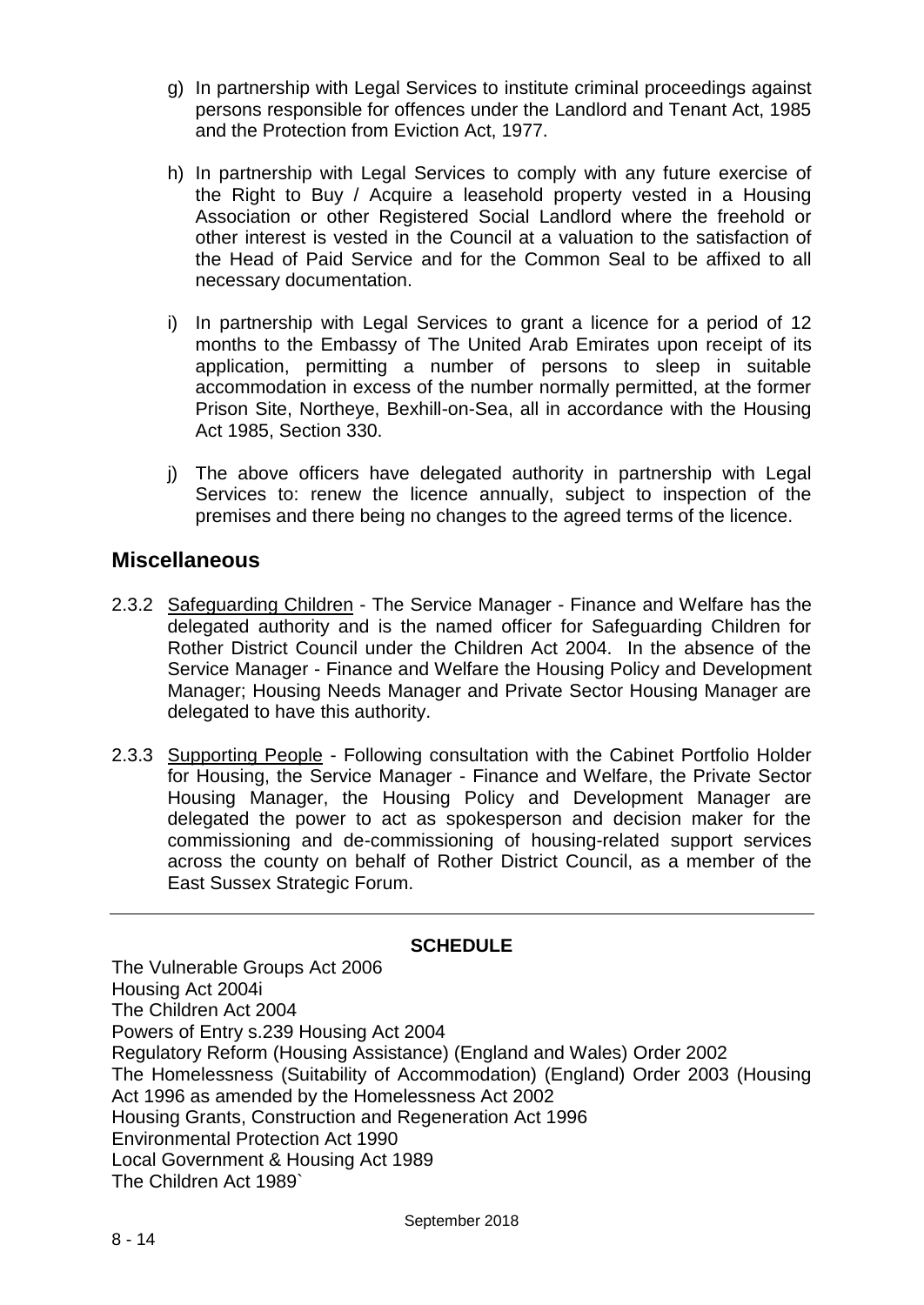Housing Act 1985 as amended by the Housing Act 1988 Building Act 1984 Local Government (Miscellaneous Provisions) Act 1982 Local Government (Miscellaneous Provisions) Act 1976 Land Compensation Act 1973 Prevention of Damage by Pests Act 1949 Housing Act 1959 Public Health Acts 1936 to 1961 And all Acts, regulations and orders made thereafter.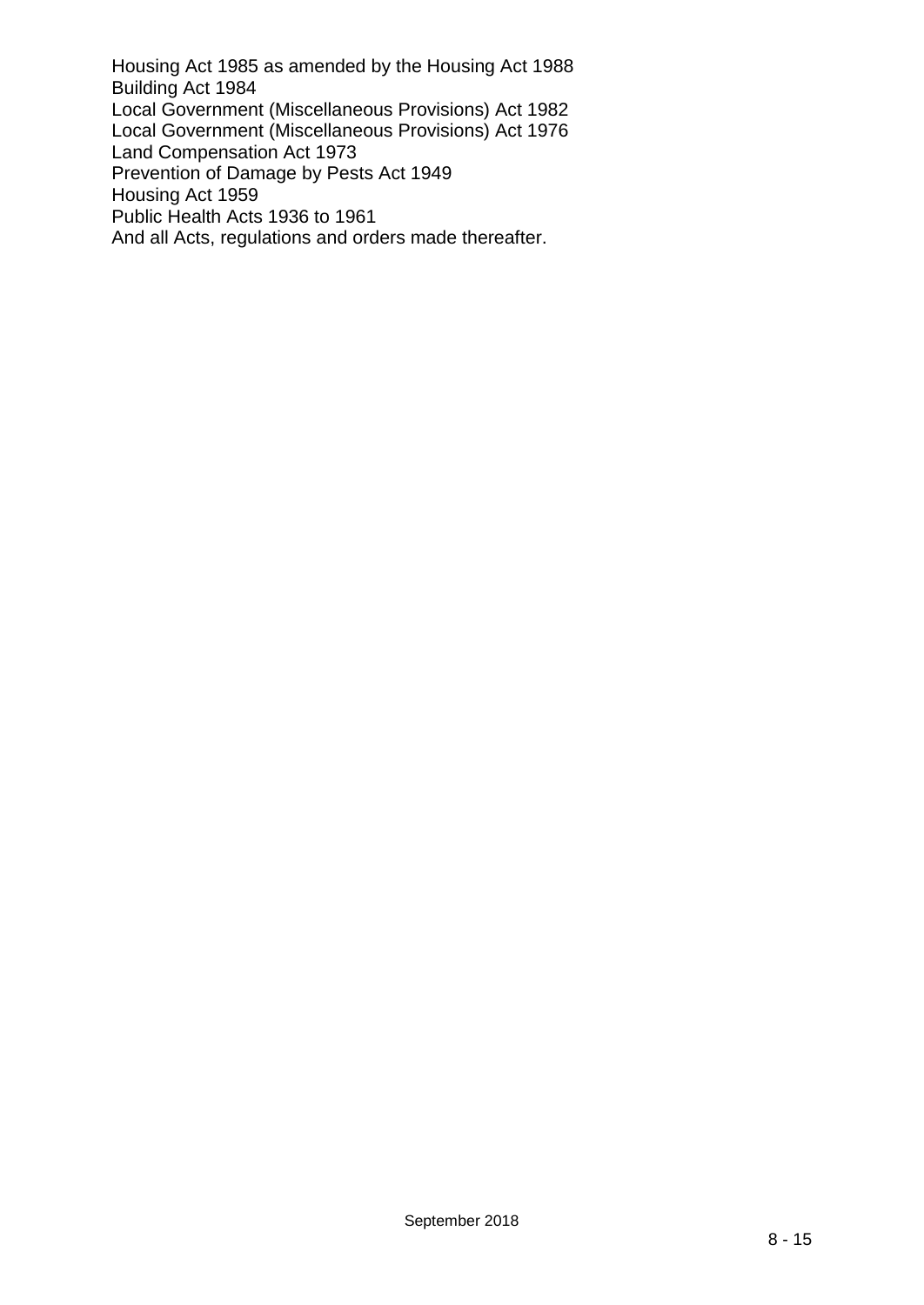## **2.4 Service Manager - Corporate and Human Resources Delegations**

In the absence of the nominated officers delegated power may be exercised by the Executive Director of Resources or such officer as the Head of Paid Service may nominate.

- 2.4.1 To approve, within the approved estimates, all expenditure and absences associated with training and qualifications providing that it does not necessitate the appointment of additional staff.
- 2.4.2 To approve applications for interview and relocation expenses in accordance with the Council's scheme.
- 2.4.3 To serve the statutory period of notice to terminate employment on the grounds of permanent ill-health, when advice to that effect has been received from the Council's Medical Adviser.
- 2.4.4 To update and amend all rates associated with Authorised Car User Scheme.
- 2.4.5 To exercise the Council's functions with regard to street naming under Sections 17-19 of the Public Health Act 1925 and sections 64 and 65 of the Towns Improvement Clauses Act 1847 for the purposes of property numbering.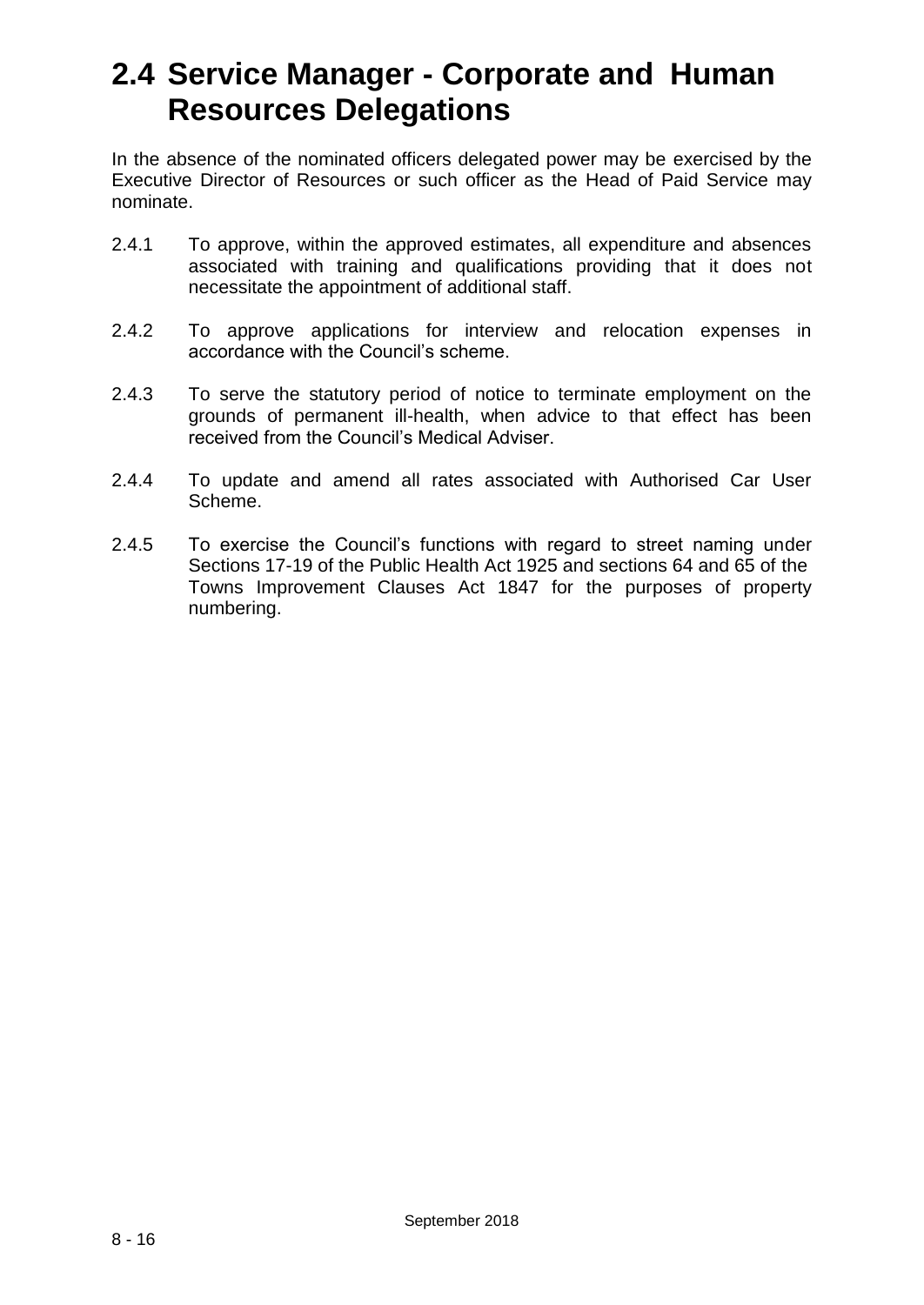# **3. Executive Director of Business Operations Delegations**

In the absence of the Executive Director of Business Operations these delegated powers may be exercised by the Head of Paid Service or Executive Director of Resources.

## **Staffing Matters**

- 3.1 Acting jointly with the Head of Paid Service and Service Manager Corporate and Human Resources:
	- (a) To grant accelerated increments to staff in circumstances provided for in the National and Local Scheme of Conditions of service, within the approved estimates.
	- (b) To approve within the approved estimates the appointment of temporary staff extra to the establishment.
	- (c) Provided there are the necessary funds available by way of underspending in salaries, to agree upon and arrange payment of honoraria as provided for in Paragraph 35(a) of the Scheme of Conditions of Service and Paragraph 35(b) where a clearly defined and agreed apportionment of a Paragraph 35(a) definition and calculation can be demonstrated.
	- (d) To approve payments to staff under the Council's employee rewards scheme.
- 3.2 To authorise overtime payments within the budgeted expenditure. (S98/5/89)
- 3.3 To act as a Designated Authorising Officer for the purposes of granting and removing authorisations for covert surveillance under the Regulations of Investigatory Powers Act 2000 (RIPA).

### **Works in Default and Prosecutions**

3.4 To carry out works in default (and seek to recover all costs incurred) and / or, through the Solicitor to the Council, to institute legal proceedings, including prosecution of offences against, or applications for Orders under the various Acts, regulations or byelaws made thereunder as set out in these delegations.

### **Miscellaneous Matters**

3.5 To grant permission for the landing of helicopters on Council land in an emergency. (P23/7/87)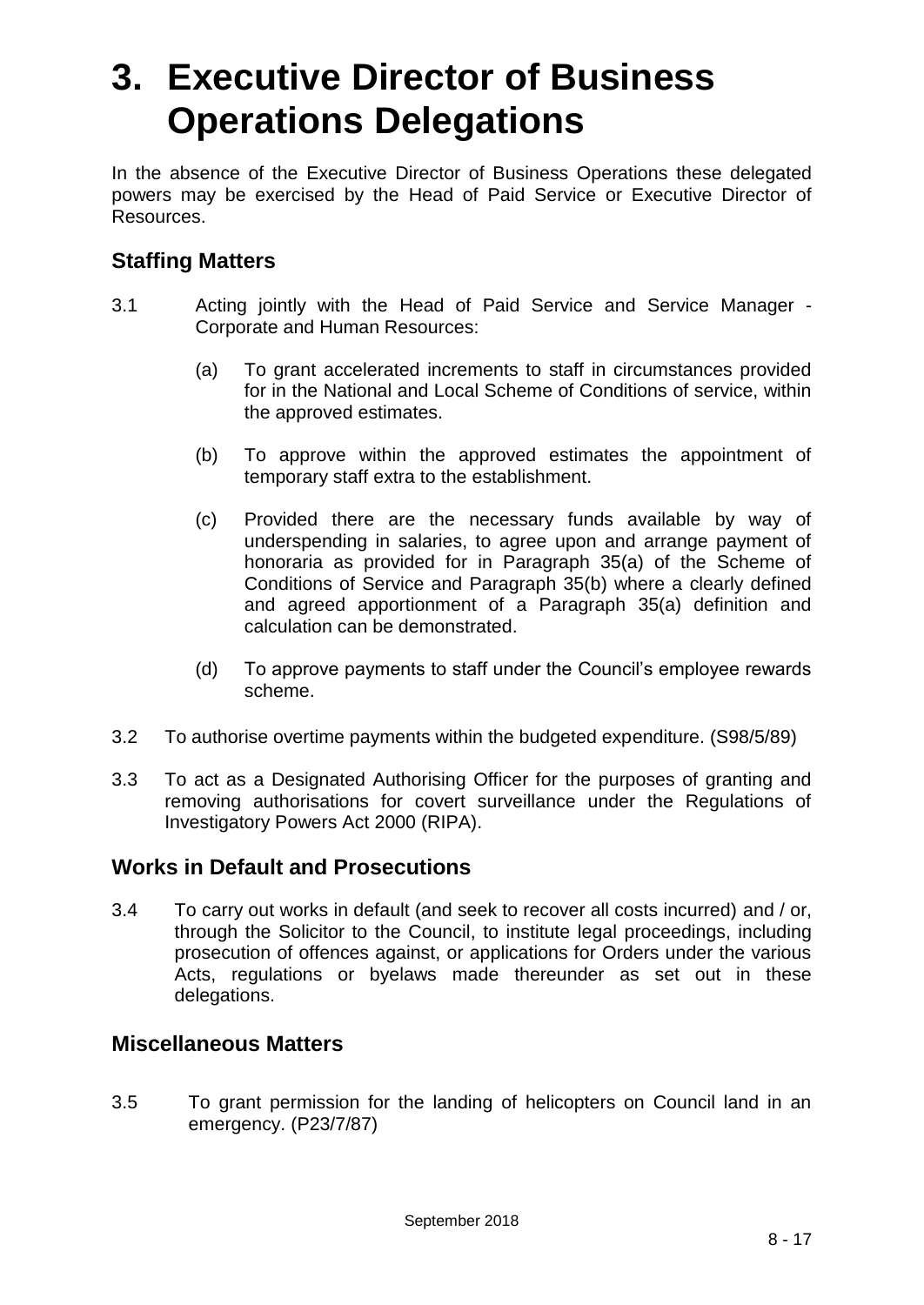## **3.1 Service Manager – Strategy and Planning**

## **Planning Service**

The Council's Cabinet and Planning Committee may delegate some of its functions and powers to specific officers of the Council. The following is a list of those delegations

C denotes from Cabinet. P denotes from Planning Committee.

In the absence of the nominated officers delegated power may be exercised by the Executive Director of Business Operations or such officer as the Head of Paid Service may nominate.

## **SERVICE MANAGER – STRATEGY AND PLANNING**

All functions exercised by Service Manager – Strategy and Planning and in his absence the Development Manager.

#### **Development Management**

- 3.1.1 To deal with applications for listed building consent under S10 of the Planning (Listed Buildings and Conservation Areas) Act 1990. (P)
- 3.1.2 To refer to Council any planning application prior to a decision being made by the Planning Committee. (P)
- 3.1.3 To prescribe conditions or reasons for refusal to be applied to any planning application determined by the Council contrary to the recommendation of the Planning Committee. Decisions taken under this power to be reported to the next available meeting of the Planning Committee. (P)
- 3.1.4 To approve minor amendments to planning consents and to approve or disapprove any matter submitted as a condition of planning approval or in relation to a planning obligation made under S106 of the Town and Country Planning Act 1990. Function also to be exercised by Team Leader & North Bexhill Manager, Major Applications and Appeals Manager, Principal Officers (Level 5) and Senior Officers (Level 4) who are also Chartered Town Planners (MRTPI). (P)
- 3.1.5 To deal with applications for Lawful Development Certificates under S191 and S192 of the Town and Country Planning Act 1990. Function also to be exercised by the Team Leader & North Bexhill Manager, Major Applications and Appeals Manager, Principal Officers (Level 5) and Senior Officers (Level 4) who are also Chartered Town Planners (MRTPI). (P)
- 3.1.6 To determine applications for planning permission in accordance with the arrangements detailed under Delegated Procedures and to determine individual planning applications specifically delegated by Committee resolution and to prescribe conditions or reasons for refusal as appropriate.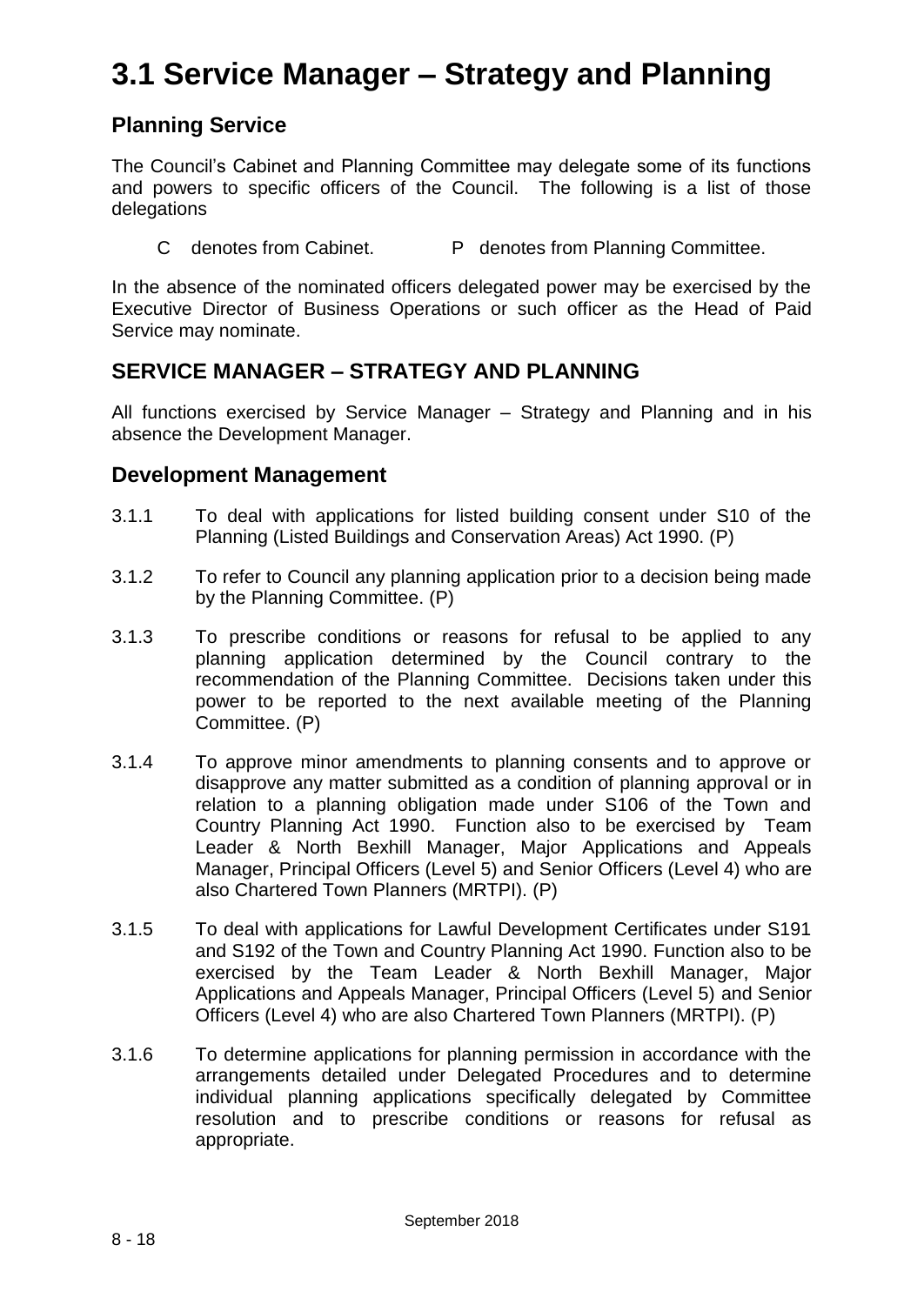Under the Delegated system all applications identified with the (Del) notification on the Weekly List will be dealt with by Officers where there are no conflicting views to the recommendation as identified below:

Approvals No objections on material planning grounds received Refusals Mo material conflicting views received from Parish/Town Council or formal consultees

These applications will not be the subject of a report to Councillors.

In circumstances where there is a difference of opinion between the Parish/Town Council or material planning objections have been received in relation to the officer recommendation then an internal only electronic report (Notified 'D') is forwarded to Councillors on a daily working week basis which will identify the planning issues involved and the intended decision. Councillors have 5 days to call off an application and refer to Planning Committee.

- 3.1.7 To refuse planning permission for applications in circumstances where:
	- (i) no extension of time is agreed and it is not possible to resolve any outstanding matters; and
	- (ii) there is insufficient time available for the application to be reported to the Planning Committee where either a first or an alternative resolution may be required.

Function also to be exercised by the Team Leader & North Bexhill Manager, Major Applications and Appeals Manager, Principal Officers (Level 5) and Senior Officers (Level 4) who are also Chartered Town Planners (MRTPI). (P)

- 3.1.8 To rescind or revoke all obsolete, irrelevant or inoperative entries in the registers under his control relating to the Town and Country Planning Act 1990; Article 4 Directions made under the General Permitted Development Orders; the Town and Country Planning (Control of Advertisements) Regulations 1992, and Notices under Section 65 of the Public Health Act 1936. (C)
- 3.1.9 To exercise the Council's functions under Section 224 of the Town and Country Planning Act 1990 - power to remove or obliterate placards and posters. (C)
- 3.1.10 Acting in conjunction with the Solicitor to the Council to authorise Section 106 Planning Obligations or authorise the modification of existing Section 106 Planning Obligations which relate to planning control matters. (Any Obligations that relate to financial matters are to be reported to Planning Committee). All such Obligations to be concluded within a six month period of the authorisation unless extended at the discretion of the Service Manager – Strategy and Planning, Development Manager or Solicitor to the Council. Function also to be exercised by the Team Leader & North Bexhill Manager and Major Applications and Appeals Manager. (P)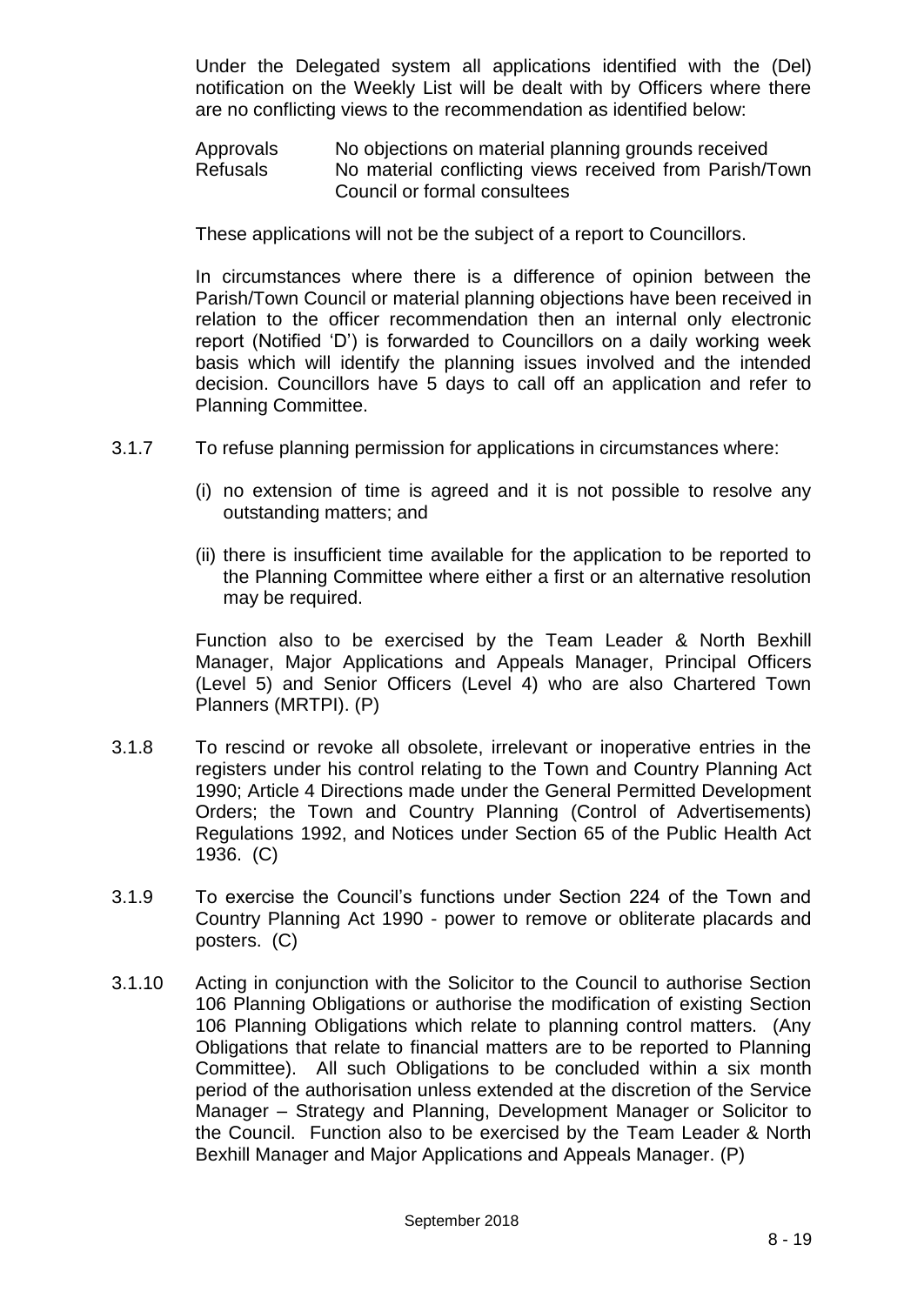- 3.1.11 To determine whether the prior approval of the Authority will be required to the siting, design and external appearance of agricultural or forestry buildings for the purposes of Part 6 and Part 7 of Schedule 2 to the Town and Country Planning (General Permitted Development) Order 2015 (as amended). Function also to be exercised by the Team Leader & North Bexhill Manager and Major Applications and Appeals Manager. (P)
- 3.1.12 To make decisions or Notifications under the Overhead Lines (Exemption) Regulations 1990. Function also to be exercised by the Team Leader & North Bexhill Manager and Major Applications and Appeals Manager. (P)
- 3.1.13 To deal with notifications in respect of planning controls over demolition and in respect of telecommunications developments contained in Part 16 of Schedule 2 of Town and Country Planning (General Permitted Development) Order 2015 (as amended). Function also to be exercised by the Team Leader & North Bexhill Manager and Major Applications and Appeals Manager. (P)
- 3.1.14 To decide not to investigate alleged breaches of planning control where it is considered that the matter is not having a serious impact on amenity or the environment, having regard to the provisions of the development plan and any other material considerations and in this regard no investigations shall take place in respect of anonymous complaints or in respect of slight variations which would otherwise be permitted by the Town & Country (General Permitted Development) Order 2015 (as amended) or other minor development that amounts only to a technical breach. (P)
- 3.1.15 To decide to take no further action on breaches of planning control that have been investigated and are not having a serious impact on amenity or the environment, having regard to the provisions of the development plan and any other material considerations. Function also to be exercised where appropriate by the Team Leader & North Bexhill Manager and the Major Applications and Appeals Manager. (P)
- 3.1.16 To take enforcement action, acting through the Solicitor to the Council in respect of breaches of planning control, under Section 172 of the Town and Country Planning Act 1990 which are having a serious impact on amenity or the environment, having regard to the provisions of the development plan and any other material considerations. The Solicitor to the Council be authorised to take any other steps necessary to remedy the breach of planning control including legal action under Sections 179 and 181 of the Town and Country Planning Act 1990. Function also to be exercised where appropriate by the Team Leader & North Bexhill Manager and the Major Applications and Appeals Manager. (P)
- 3.1.17 To issue notices under Section 215 of the Town and Country Planning Act 1990, acting through the Solicitor to the Council. The Solicitor to the Council be authorised to take any other steps necessary to secure compliance with the notice including legal action under Section 216 of the Town and Country Planning Act 1990. Function also to be exercised where appropriate by the Team Leader & North Bexhill Manager and the Major Applications and Appeals Manager. (P)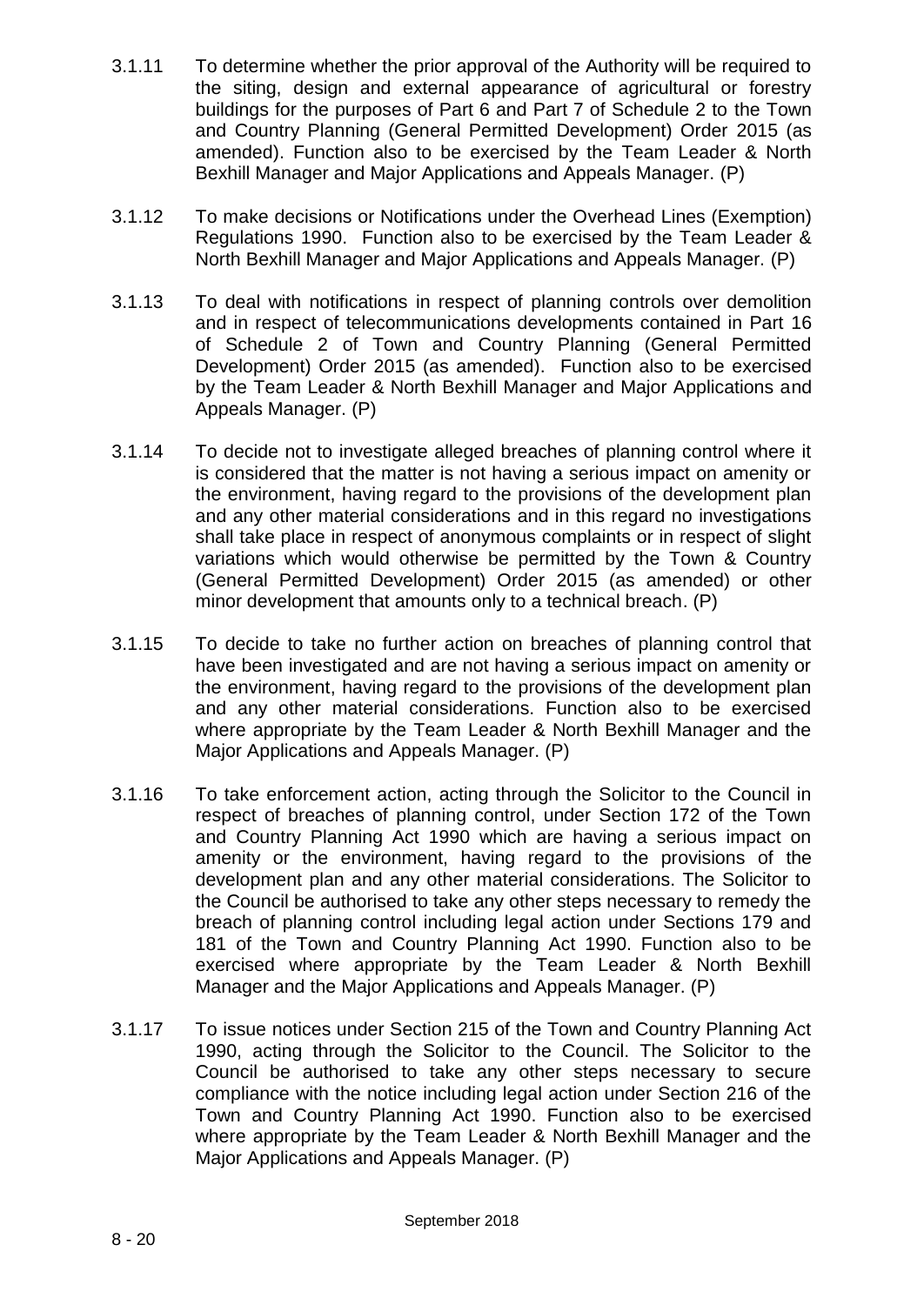- 3.1.18 To serve Planning Contravention Notices under Section 171C of the Town and Country Planning Act 1990. Function also to be exercised where appropriate by the Team Leader & North Bexhill Manager and the Major Applications and Appeals Manager. (P)
- 3.1.19 To serve Temporary Stop Notices under Section 171E or Stop Notices under Section 183 of the Town and Country Planning Act 1990, acting through the Solicitor to the Council. Function also to be exercised where appropriate by the Team Leader & North Bexhill Manager and the Major Applications and Appeals Manager. (P)
- 3.1.20 To exercise the Council's functions under Section 224 or the Town and Country Planning Act 1990 to remove or obliterate unlawful placards and posters. Function also to be exercised where appropriate by the Team Leader & North Bexhill Manager and the Major Applications and Appeals Manager. (P)
- 3.1.21 Acting through the Solicitor to the Council to commence legal proceedings in respect of anyone displaying advertisements otherwise than in accordance with the Town and Country Planning (Control of Advertisements) Regulations, under Section 224(3) of the Town and Country Planning Act 1990. Function also to be exercised where appropriate by the Team Leader & North Bexhill Manager and the Major Applications and Appeals Manager. (P)
- 3.1.22 Acting through the Solicitor to the Council, to withdraw an enforcement notice which has been complied with, where it is considered that the breach of planning control cannot be repeated, or waive or relax any requirements of any notice under Section 173A of the Town and Country Planning Act 1990. Function also to be exercised where appropriate by the Team Leader & North Bexhill Manager and the Major Applications and Appeals Manager. (P)
- 3.1.23 Acting through the Solicitor to the Council, to extend the period for compliance with any enforcement notice under Section 173A where that would be expedient; such extension not to exceed 12 months. Function also to be exercised where appropriate by the Team Leader & North Bexhill Manager and the Major Applications and Appeals Manager. (P)
- 3.1.24 To exercise, at his discretion following consultation with and acting through the Solicitor to the Council, the powers of the Council under the Town and Country Planning Act 1990, the Public Health Acts 1936 and 1961 and the Building Act 1984 in relation to breaches of planning control and noncompliance with the Building Regulations. To take enforcement action in respect of breaches of planning control and listed building consent. Function also to be exercised where appropriate by the Team Leader & North Bexhill Manager and the Major Applications and Appeals Manager. (P)
- September 2018 3.1.25 The making of land use planning representations to the Traffic Commissioner on applications for Operators Licences made under the Goods Vehicles (Licensing of Operators) Act 1995. Function also to be exercised by the Team Leader & North Bexhill Manager and the Major Applications and Appeals Manager. (P)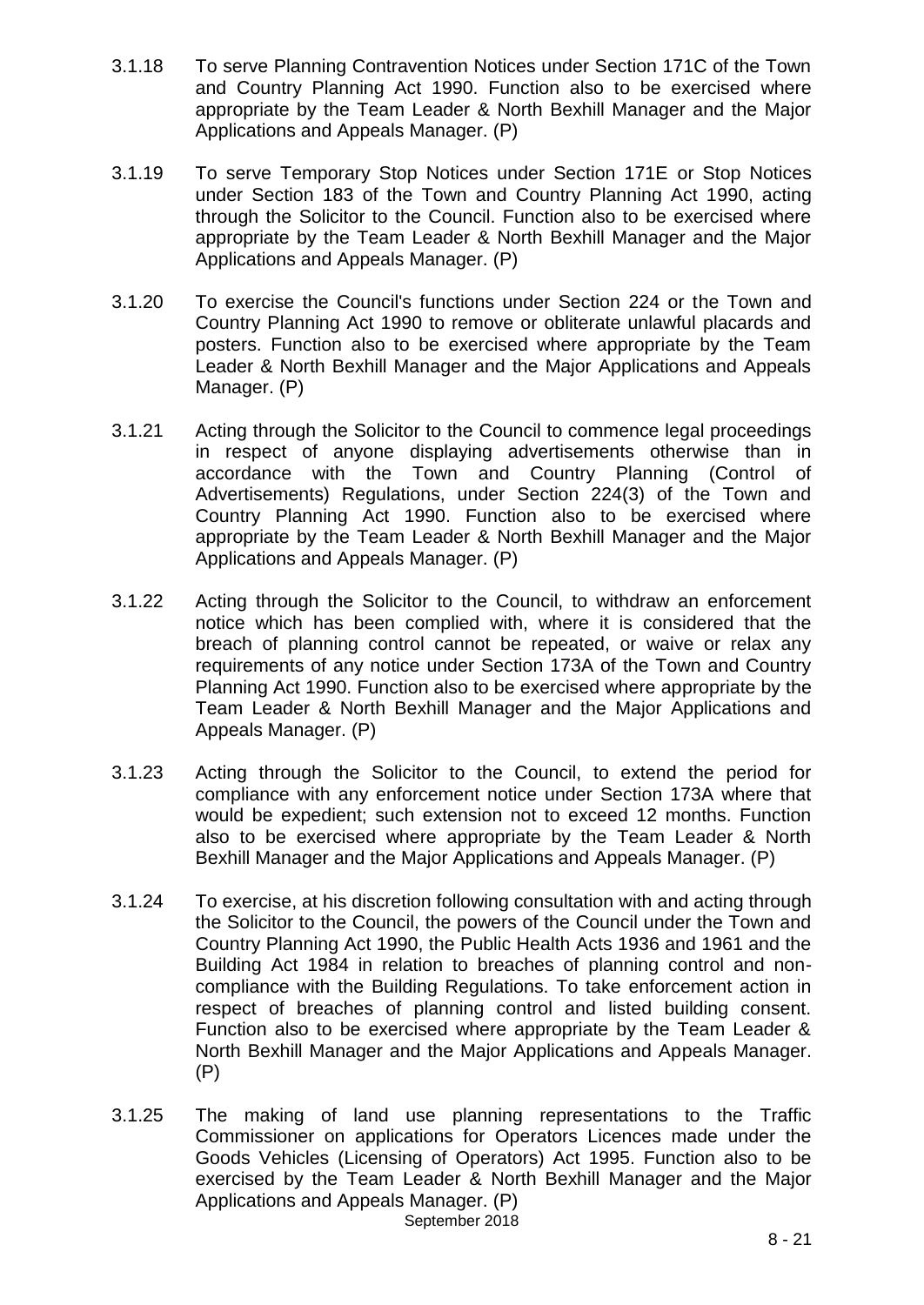- 3.1.26 The making of directions under Article 4 of the Town and Country (General Permitted Development) Order 1995. Function also to be exercised by the Team Leader & North Bexhill Manager and the Major Applications and Appeals Manager. (P)
- 3.1.27 To exercise the Council's functions in respect of the Town and Country Planning (Environmental Impact Assessment) (England and Wales) Regulations 1999 or any subsequent replacement regulations. Function also to be exercised by the Team Leader & North Bexhill Manager and the Major Applications and Appeals Manager. (P)
- 3.1.28 To make representations where necessary in respect of proposals made by Government Departments in consultation with the Chairman of Planning Committee, where appropriate. (P)

## **Rights of Entry**

3.1.29 To authorise at his discretion officers (either generally or specifically) to exercise all or any statutory rights of entry in the Planning Acts and the Regulations made thereunder. (P)

## **Planning Policy**

3.1.30 To make representations on draft planning and related policy statements and documents upon which the Council is consulted in terms of their alignment with Council policies and strategies in consultation with the Chairman of Planning Committee, where appropriate. (C)

### **Tree Matters**

- 3.1.31 To determine applications to fell, lop or prune trees the subject of a tree preservation order or in a conservation area. (C)
- 3.1.32 To respond to Forestry Commission consultations on the basis of the Council's adopted policy. (C)
- 3.1.33 To deal with the hedgerow removal notices under The Hedgerow Regulations 1997 and to issue hedgerow retention notices. (C)
- 3.1.34 Acting through the Solicitor to the Council, to make such tree preservation orders as the Service Manager – Strategy and Planning considers necessary from time to time. A report shall be made to the Committee or by the Notified Delegation System before the Order is confirmed detailing any objection received. (P)
- 3.1.35 To exercise the Council's functions in respect of High Hedges under Section 8 of the Anti-Social Behaviour Act 2003. Function to be exercised following consultation with and acting through the Solicitor to the Council. (P)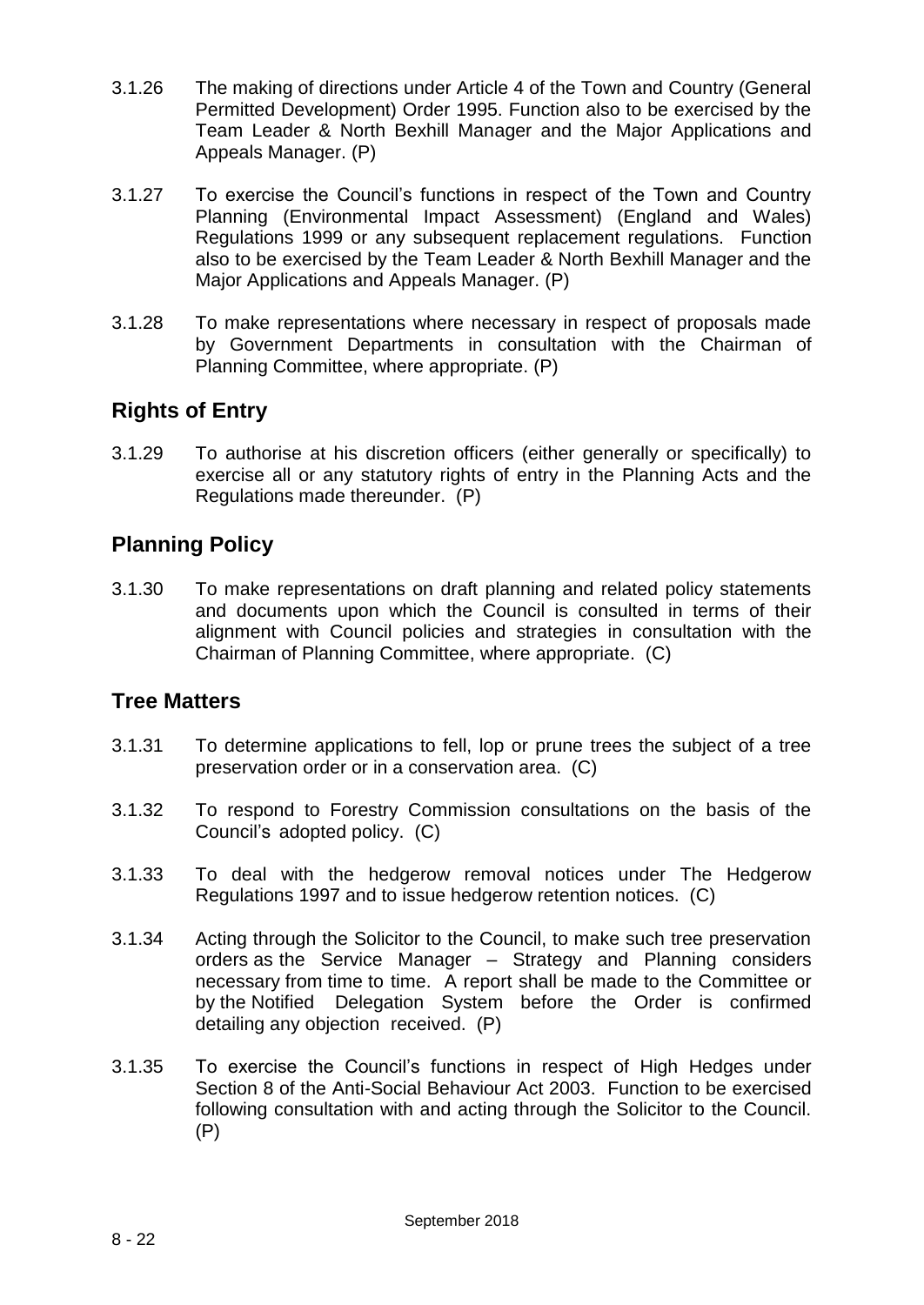## **Highway Matters**

3.1.36 To deal with consultations by the East Sussex County Council on highway matters, including the creation, diversion and closure of footpaths and bridleways, and traffic management measures and highway Stopping Up Orders. (C)

#### **Nature Conservation Matters**

3.1.37 To determine Appropriate Assessments submitted to the Council under the Conservation (Natural Habitats etc) Regulations 1994.

> (NB The delegations under 3.1.10 above will be exercised by the Service Manager – Strategy and Planning and Planning Policy Manager (Strategy and Planning), those under  $3.1.31 - 3.1.37$  will, in addition, be exercised by the Service Manager – Strategy and Planning and the Development Manager.

#### **SERVICE MANAGER – STRATEGY AND PLANNING AND BUILDING CONTROL MANAGER (Concurrent Power)**

- 3.1.38 To prepare and implement, after consultation with the Service Manager Finance and Welfare, a scheme for the charging of fees in accordance with the Building (Local Authority Charges) Regulations 1998.
- 3.1.39 Executive Director of Business Operations together with the Service Manager – Strategy and Planning to approve Site Waste management plans for construction and demolition sites.
- 3.1.40 To issue decisions on all applications under the Building Regulations, and to determine applications for relaxation thereof. (C)
- 3.1.41 To employ qualified consultant structural engineers to check where necessary structural details of applications submitted under the Building Regulations. (C)
- 3.1.42 To exercise the Council's functions under the following Sections of the Building Act 1984. (C)
	- S.8 Relaxation of Building Regulations.
	- S.16 Passing and rejection of plans
	- S.19 Use of short-lived materials
	- S.20 Use of materials unsuitable for permanent building
	- S.21 Provision of drainage
	- S.22 Drainage of buildings in combination
	- S.24 Provision of exits etc
	- S.25 Provision of water supply
	- S.31 Proposed departure from plans
	- S.32 Lapse of deposit of plans
	- S.36 Removal of alteration of offending work
	- S.59 Drainage of buildings
	- S.72 Means of escape in case of fire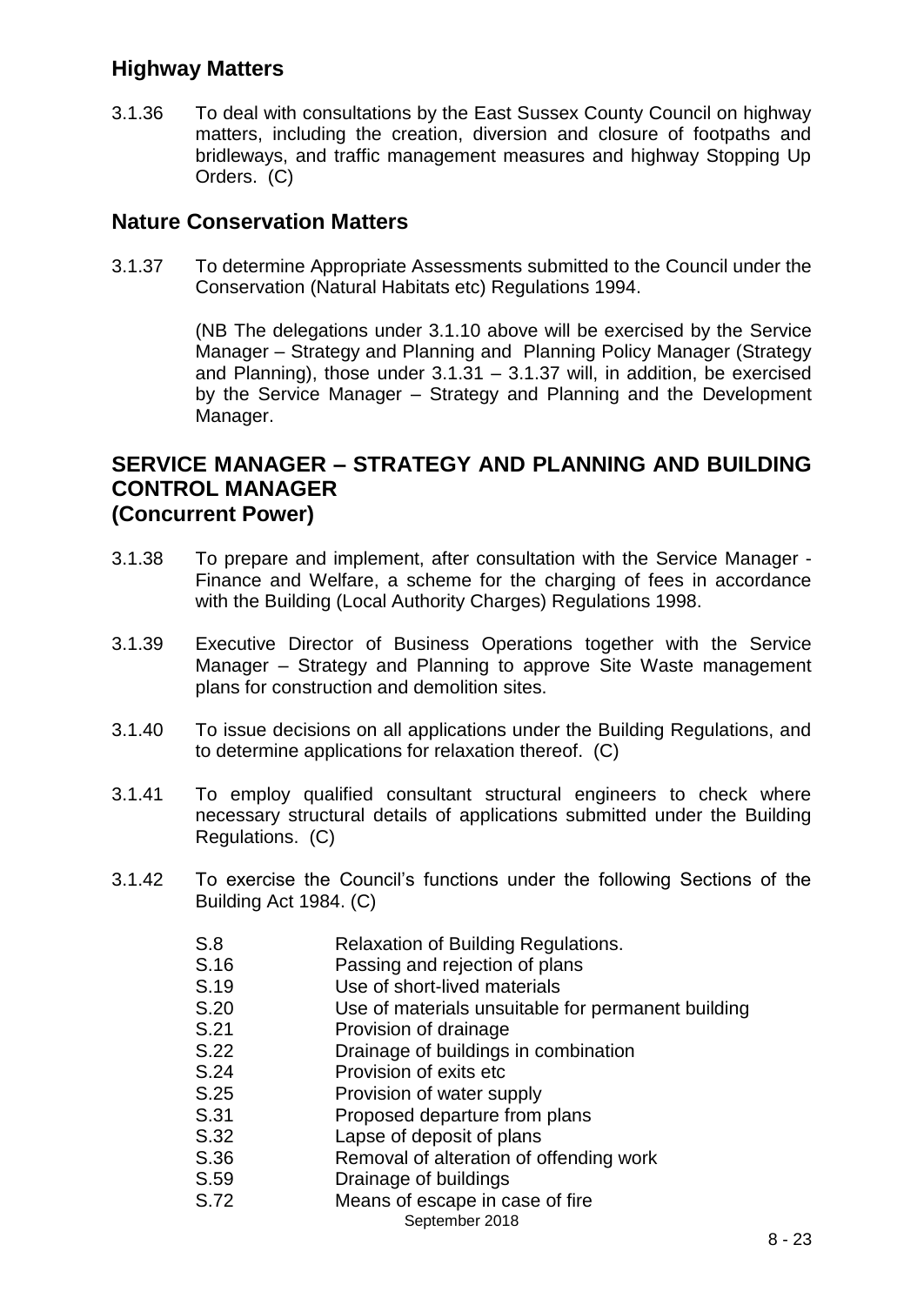| S.73         | Raising of chimney                                    |
|--------------|-------------------------------------------------------|
| S.74         | Cellars and rooms below subsoil water level           |
| S.75         | <b>Consents under Section 74</b>                      |
| S.76         | <b>Defective Premises</b>                             |
| S.77         | <b>Dangerous Building</b>                             |
| S.78         | Dangerous building - emergency measures               |
| S.79         | Ruinous and dilapidated buildings and neglected sites |
| S.80. 81, 82 | <b>Demolitions</b>                                    |
| S.84         | Paving and drainage of yards and passages             |
| S.95         | Power to authorise officers to enter premises         |
|              |                                                       |

Revised June 2017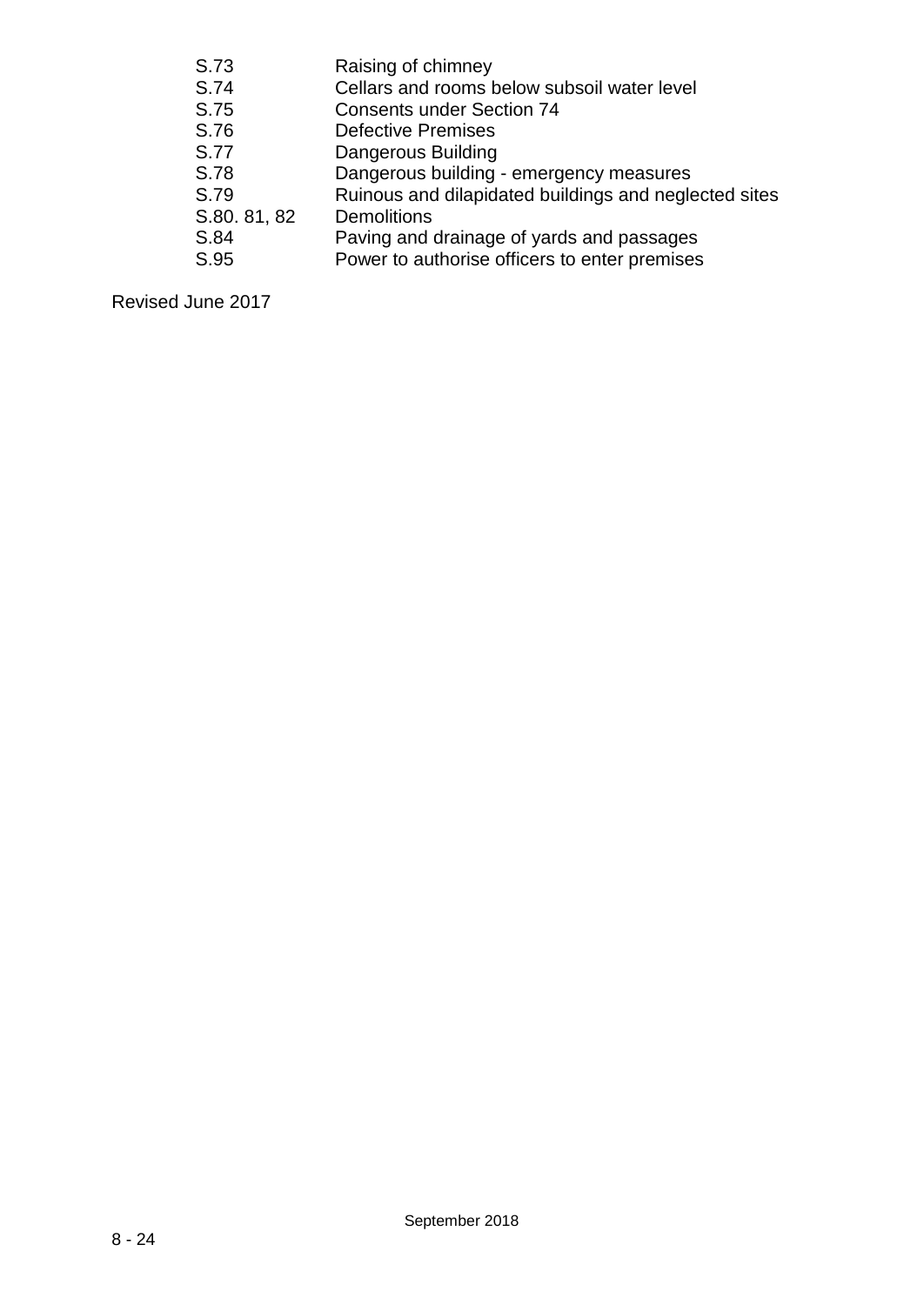## **3.2 Service Manager - Licensing and Environmental Services Delegations**

#### **Environmental Health Service**

The Council's Cabinet and Licensing and General Purposes Committee may delegate some of its functions and powers to specific officers of the Council. The following is a list of those delegations.

In the absence of the nominated officers delegated power may be exercised by the Executive Director of Business Operations or such officer as the Head of Paid Service may nominate.

### **DELEGATIONS TO THE EXECUTIVE DIRECTOR OF BUSINESS OPERATIONS AND HEAD OF ENVIRONMENTAL HEALTH FROM CABINET**

3.2.1 To deal with applications, serve Directions, Notices (including fixed penalty notices), apply for warrants and take legal proceedings under the following Acts, regulations and Orders made thereunder as set out below and in Appendix A:-

Anti-Social Behaviour Act 2003 Building Act 1984 Caravan sites Act 1968 Clean Air Act 1993 Clean Neighbourhoods and Environment Act 2005 Control of Pollution Act 1974 Control of Pollution (Amendment) Act 1989 Criminal Justice and Public Order Act 1994 Dangerous Dogs Act 1991 Deer Act 1991 East Sussex Act 1981 Environment Act 1995 Environment Protection Act 1990 European Communities Act 1972 and Regulations Orders made thereunder Food and Environmental Protection Act 1985 Food Safety Act 1990 and regulations made thereunder And a). any Order or regulations made thereunder or relating to the foregoing or having effects by virtue of the European Communities Act 1972 and b). any modification ore re-enactment to the foregoing Health and Safety at Work etc Act 1974 Litter Acts 1958 and 1983 Local Government (Miscellaneous Provisions) Acts 1976 and 1982 Noise and Statutory Act 1990 Noise Act 1996 Prevention of Damage by Pests Act 1949 Public Health (Control of Diseases) Act 1984 Public Health Acts 1936 and 1961 Refuse Disposal (Amenity) Act 1978 Refuse Disposal Act 1968

September 2018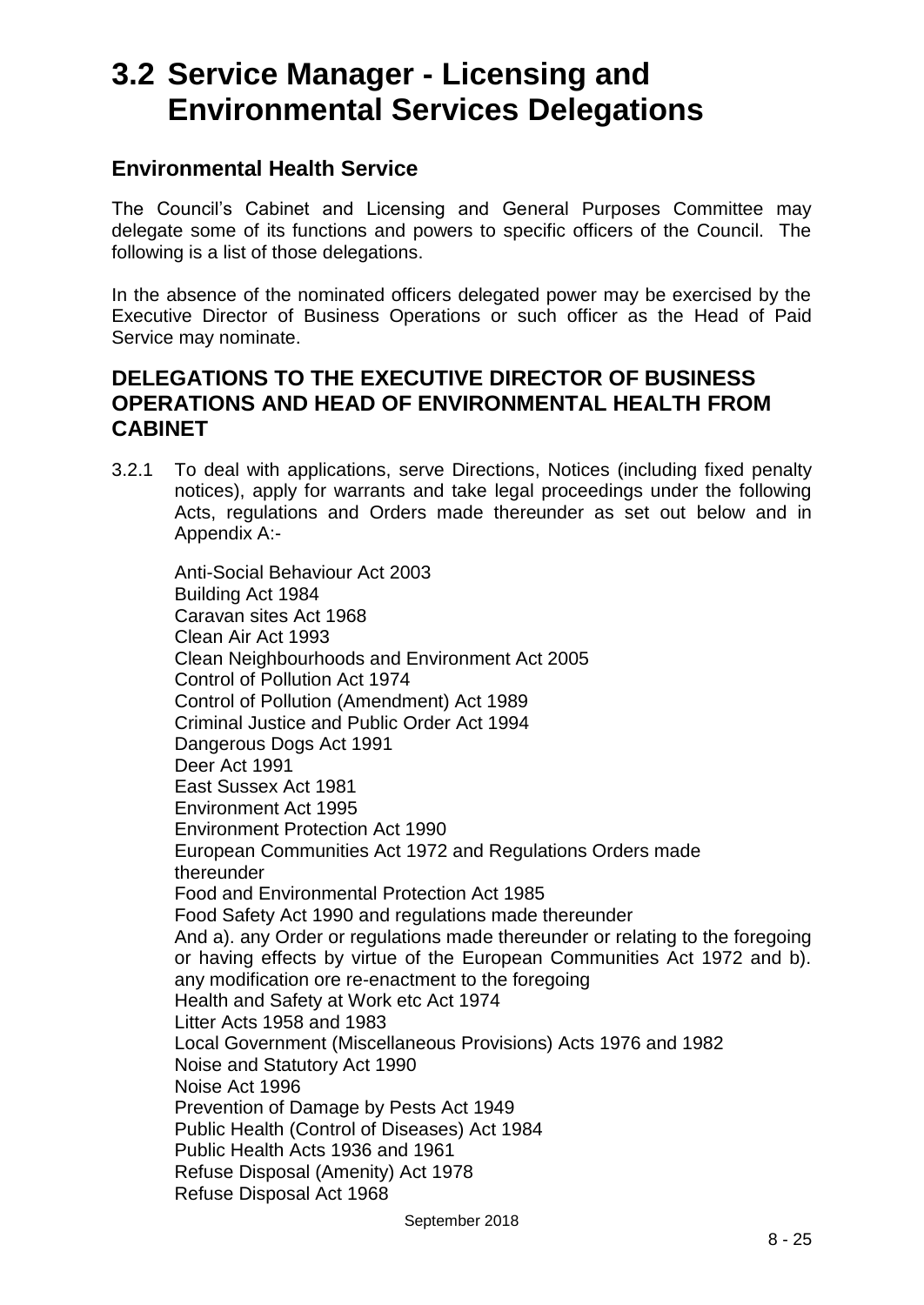Other Acts which amend or replace (in whole or in part) the above Acts.

## **Public Health**

- 3.2.2 To act as a Proper Officer under the Public Health (Control of Diseases) Act1984 together with Proper Officers appointed by the Health Protection Agency (E120/4/93).
- 3.2.3 To agree local transfers and assignments under Regulations 5 and 6 of the Health and Safety (Enforcing Authority) Regulations 1989 (E93/4/90).
- 3.2.4 To authorise Officers under the Health Act 2006.
- 3.2.5 To carry out functions pursuant to Regulation 8(2) of the Control of Asbestos at Work Regulations 2002.
- 3.2.6 To agree local transfers and assignments under Regulations 5 and 6 of the Health and Safety (Enforcing Authority) Regulations 1989 (E93/4/90).

## **Food Safety**

- 3.2.7 To calculate charges for copies of the Register of Premises required by the Food Premises (Registration) Regulations 1991 (E93/2/92) and the Public Register of Private Water Supplies (E/94/2/92).
- 3.2.8 To authorise suitably qualified officers within the Department to exercise the powers conferred by section 11 of the Deer Act 1991 (E80/11/92).
- 3.2.9 To take any necessary action under both UK and EU Food Safety Legislation and all further statutory provisions, statutory instruments, regulations and directives which may from time to time replace or supplement those specified.
- 3.2.10 To authorise suitably qualified Officers within the Environmental Health Division to act as designated authorised Officers under UK and EU Food Safety legislation as may be required.

### **Dog Matters**

3.2.11 To authorise such officers and veterinary surgeons or practitioners as he deems necessary to act on behalf of the Authority under Sections 1 to 3 of the Breeding of Dogs Act 1991 (E35(1)/9/91) and Dangerous Dogs Act 1991.

## **Pest Control**

3.2.12 To deal with infestation of rats and mice under Section 6 of the prevention of Damage by Pests Act 1949, and any other pests at the discretion of the Service Manager - Licensing and Environmental Services. To set appropriate charges for dealing with pests.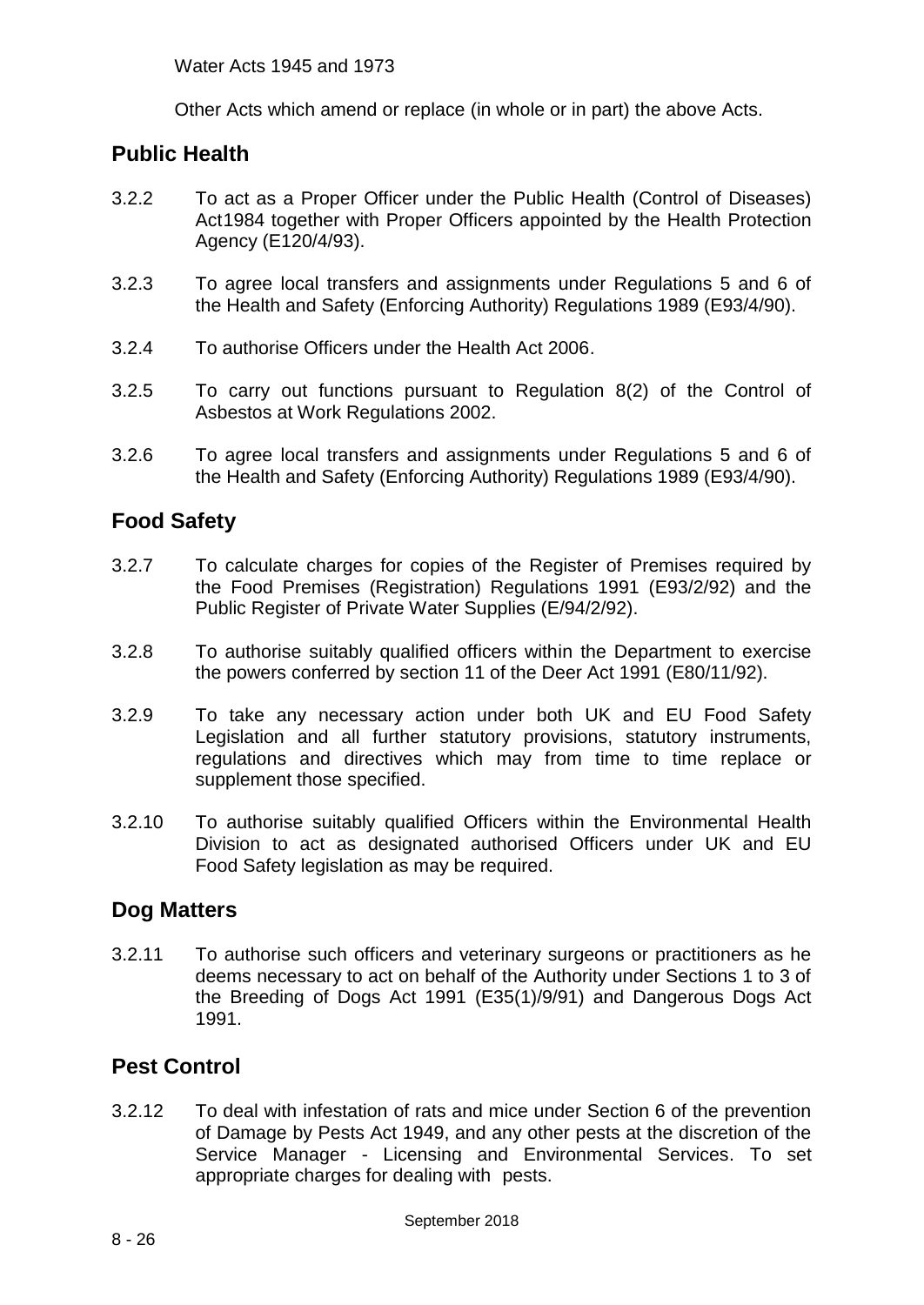## **Nuisance and Pollution Matters**

- 3.2.13 To enter into agency agreements with the Department of Transport for the implementation of Noise insulation schemes under the Noise Insulation Regulations 1975.
- 3.2.14 To act, together with the Solicitor to the Council, to obtain injunctions and take proceedings in the High Court against those who intend to hold an event which threatens the peace and quiet of residents, and in contravention of the Local Government (Miscellaneous Provisions) Act 1982.
- 3.2.15 To calculate charges for the release of information required by the Environment Information Regulations 1992 (E118/4/93).
- 3.2.16 To represent the authority at joint agency meetings to determine applications for Anti-Social Behaviour Orders and to instigate any proceedings, in conjunction with the Solicitor to the Council, for obtaining such an order including the provision of witnesses and the disclosure of relevant information (E7/6/99).

### **Works in Default and Prosecutions**

3.2.17 To carry out works in default (and seek to recover all costs incurred) or, through the Solicitor to the Council, to institute legal proceedings, including prosecution of offences against, or applications for Orders under the various Acts, regulations or byelaws made thereunder as set out in Appendix A. In accordance with the Council's current Environmental Health Enforcement Policy (E41/10/01).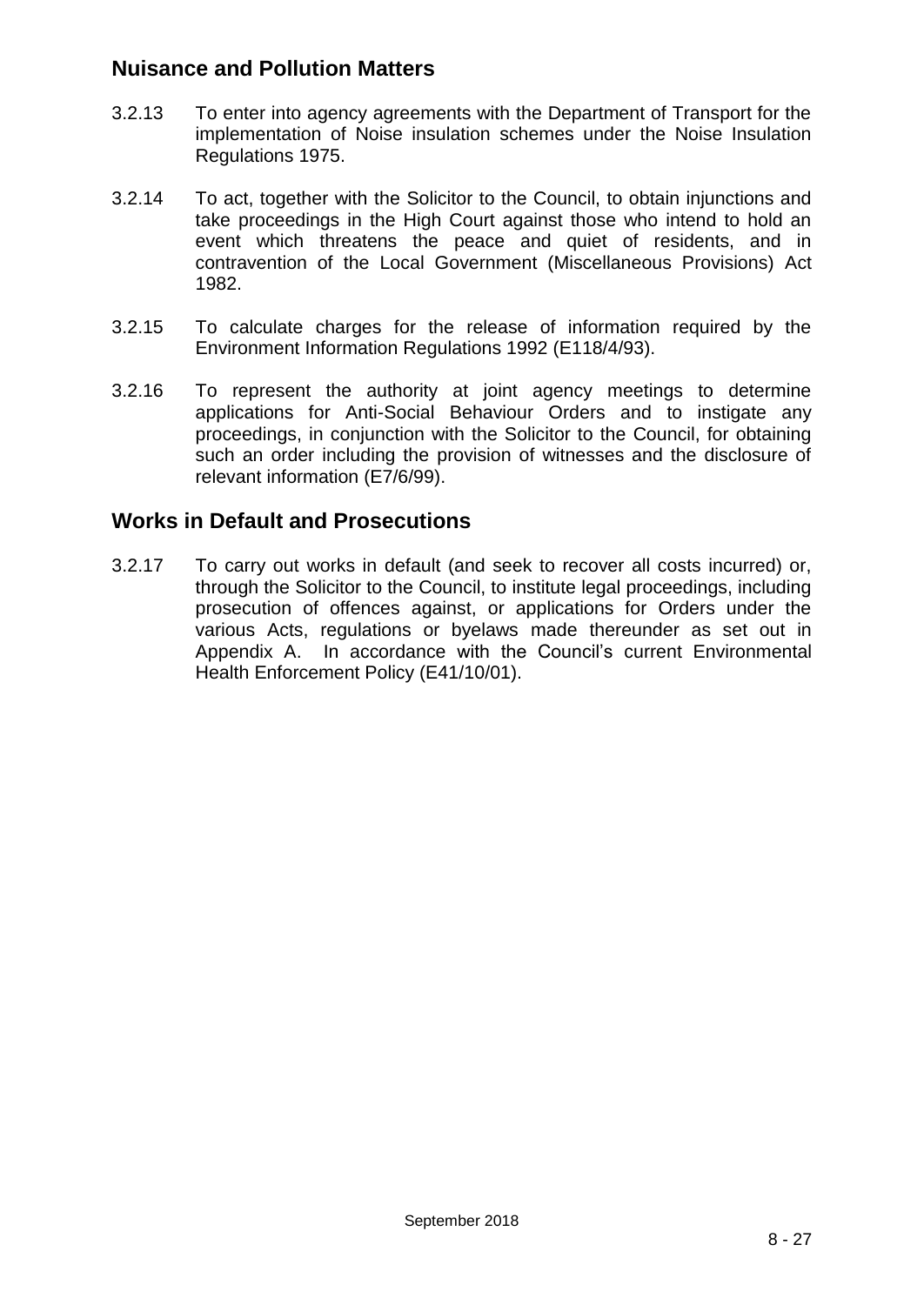## **DELEGATIONS TO THE EXECUTIVE DIRECTOR OF BUSINESS OPERATIONS AND SERVICE MANAGER - LICENSING AND ENVIRONMENTAL SERVICES FROM THE LICENSING AND GENERAL PURPOSES COMMITTEE (REGULATORY COMMITTEE)**

3.2.18 To grant, renew, vary, transfer licences, registrations, certificates, permits and issue authorisation and take legal proceedings under Acts listed below and set out within Appendix A :-

Animals Boarding Establishments Act 1963 Boarding of Dogs Act 1973 Breeding of Dogs Act 1991 Caravan Sites and Control of Development Act 1960 Dangerous Wild Animals Act 1976 Environmental Protection Act 1990 European Communities Act 1972 and Regulations Orders made thereunder Food Safety Act 1990 Gambling Act 2005 House to House Collections Act 1939 Hypnotism Act 1952 Licensing Act 2003 Local Government (Miscellaneous Provisions) Act 1976 and 1982 Motor Salvage Operators Regulations 2002 Noise Act 1996 Pet Animals Act 1951 Police, Factories, etc (Miscellaneous Provisions) Act 1916 (Street Collections) Pollution Prevention and Control Act 1999 Public Health Acts Amendment Act 1907 (Pleasure Boats) Riding Establishments Act 1964 and 1974 Safety of Sports Grounds Act 1975 Scrap Metal Dealers Act 1964 Sunday Trading Act 1994 Town Police Clauses Act 1847 Zoo Licensing Act 1981 Other Acts which amend or replace (in whole or in part) the above Acts.

- 3.2.19 To vary fees and charges in respect of licensing or registration as may from time to time be necessary.
- 3.2.20 Power to register animal trainers and exhibitors. (Section 1 of the Performing Animals (Regulation) Act 1925 (c. 38)).
- 3.2.21 Power to license knackers' yards. (Section 4 of the Slaughterhouses Act 1974. See also the Animal By-Products Order 1999 (S.I. 1999/646)).
- 3.2.22 Power to license persons to collect for charitable and other causes. (Section 5 of the Police, Factories etc (Miscellaneous Provisions) Act 1916 (c. 31) and section 2 of the House to House Collections Act 1939 (c. 44)).
- 3.2.23 Power to approve meat product premises. (Regulations 4 and 5 of the Meat Products (Hygiene) Regulations 1994 (S.I. 1994/3082)).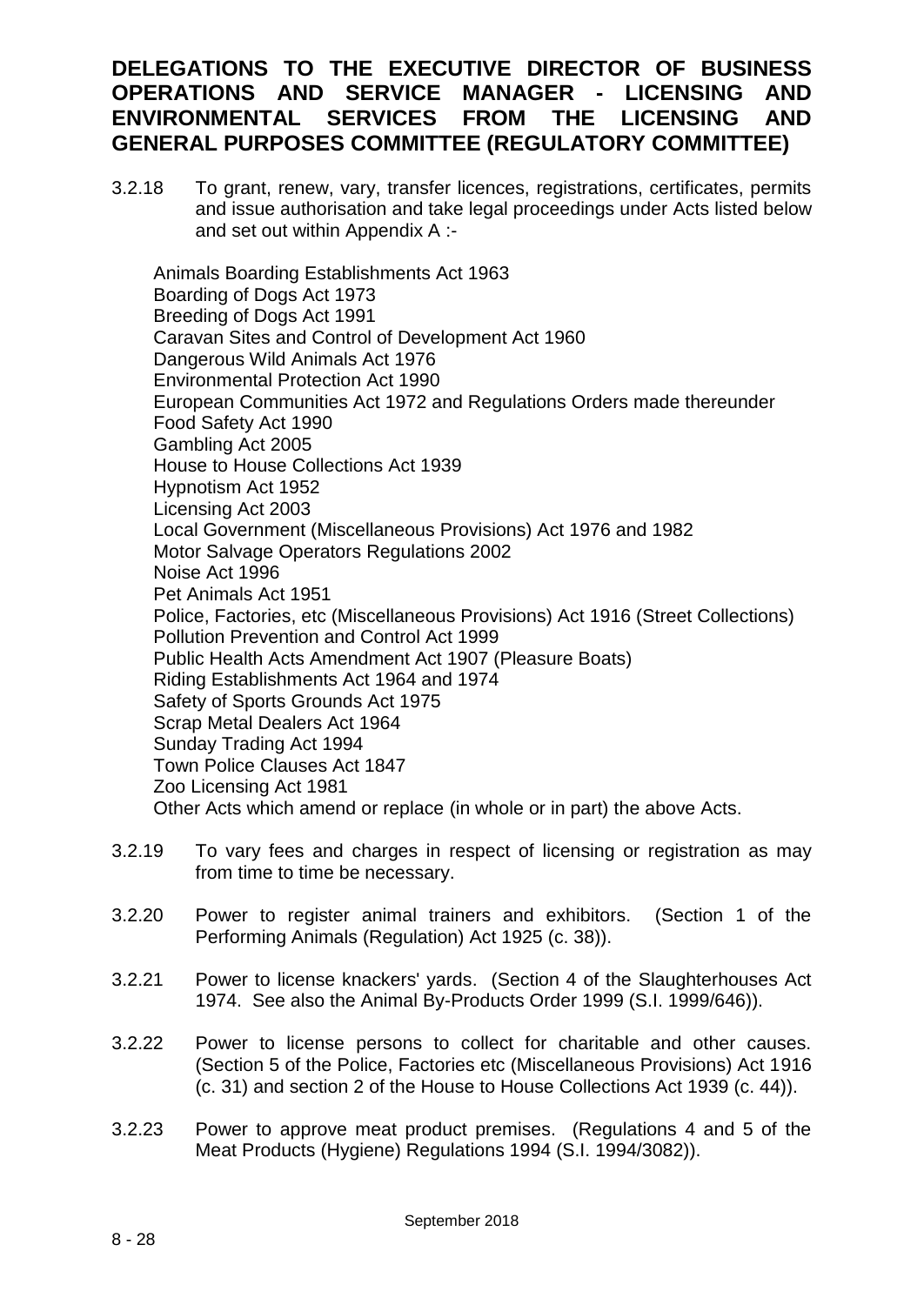- 3.2.24 Power to approve premises for the production of minced meat or meat preparations. (Regulation 4 of the Minced Meat and Meat Preparations (Hygiene) Regulations 1995 (S.I. 1995/3205)).
- 3.2.25 Power to approve dairy establishments. (Regulations 6 and 7 of the Dairy Products (Hygiene) Regulations 1995 (S.I. 1995/1086)).
- 3.2.26 Power to approve egg product establishments. (Regulation 5 of the Egg Products Regulations 1993 (S.I. 1993/1520)).
- 3.2.27 Power to issue licences to retail butchers' shops carrying out commercial operations in relation to unwrapped raw meat and selling or supplying both raw meat and ready-to-eat foods. (Schedule 1A to the Food Safety (General Food Hygiene) Regulations 1995 (S.I. 1995/1763)).
- 3.2.28 Power to approve fish products premises. (Regulation 24 of the Food Safety (Fishery Products and Live Shellfish) (Hygiene) Regulations 1998 (S.I. 1998/994)).
- 3.2.29 Power to approve dispatch or purification centres. (Regulation 11 of the Food Safety (Fishery Products and Live Shellfish) (Hygiene) Regulations 1998).
- 3.2.30 Power to register fishing vessels on board which shrimps or molluscs are cooked. (Regulation 21 of the Food Safety (Fishery Products and Live Shellfish) (Hygiene) Regulations 1998).
- 3.2.31 Power to approve factory vessels and fishery product establishments. (Regulation 24 of the Food Safety (Fishery Products and Live Shellfish) (Hygiene) Regulations 1998).
- 3.2.32 Power to register auction and wholesale markets. (Regulation 26 of the Food Safety (Fishery Products and Live Shellfish) (Hygiene) Regulations 1998).
- 3.2.33 Duty to keep register of food business premises. (Regulation 5 of the Food Premises (Registration) Regulations 1991 (S.I. 1991/2828)).
- 3.2.34 Power to register food business premises. (Regulation 9 of the Food Premises (Registration Regulations 1991).
- 3.2.35 Functions under any of the "relevant statutory provisions" within the meaning of Part I (health, safety and welfare in connection with work, and control of dangerous substances) of the Health and Safety at Work etc Act 1974, to the extent that those functions are discharged otherwise than in the authority's capacity as an employer. (Part I of the Health and Safety at Work etc Act 1974 (c. 37)).
- 3.2.36 Power to make closing order with respect to take-away food shops. (Section 4 of the Local Government (Miscellaneous Provisions) Act 1983 (c. 30)).
- 3.2.37 To issue licences for keddle net fishing and set charges.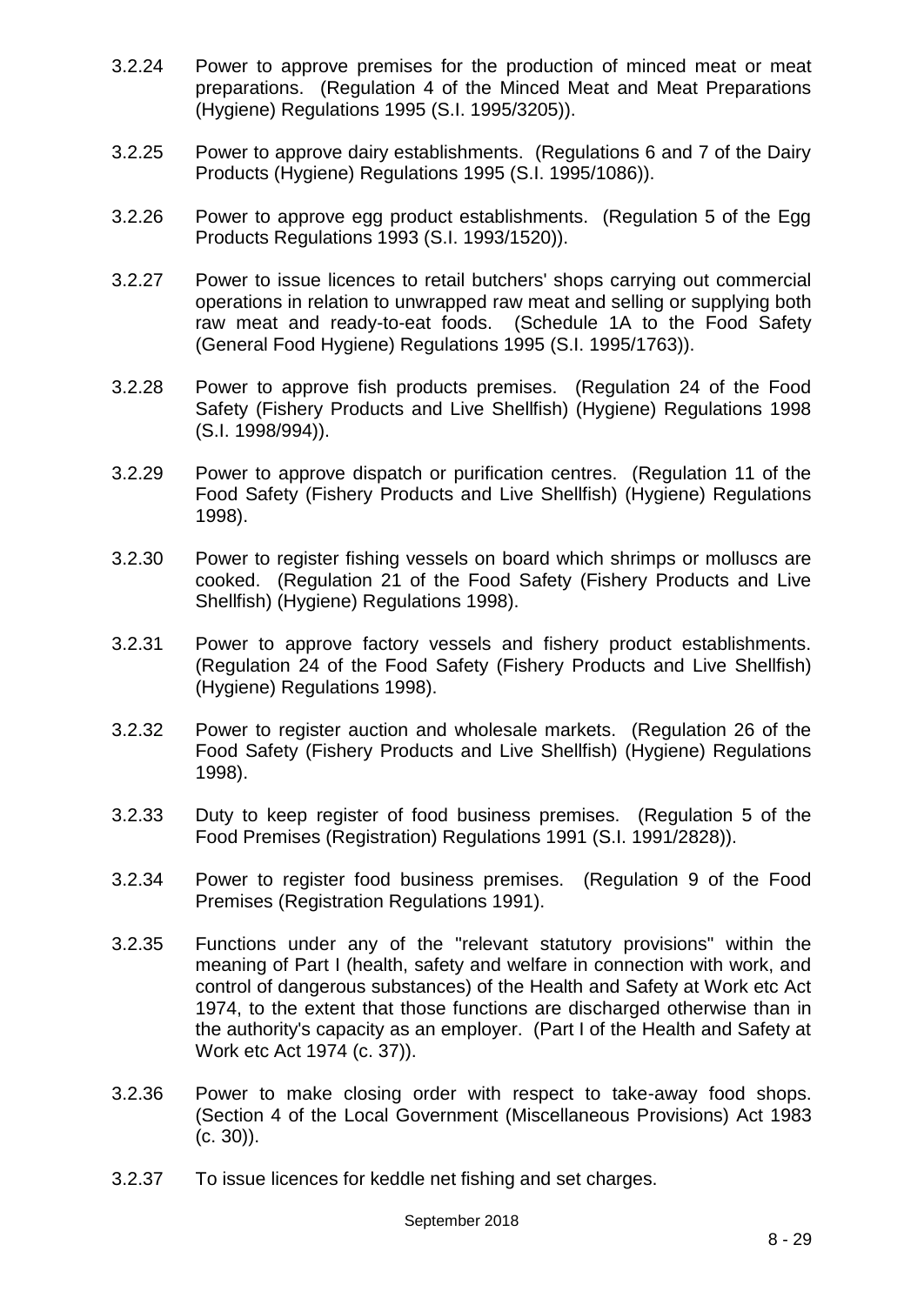- 3.2.38 To act as the designated Proper Officer (under the Sunday Trading Act 1994) for the receipt of notices from large shops intending to open on Sundays and to maintain the register thereof (E25/8/94).
- 3.2.39 To take any relevant legal proceedings in conjunction with the Solicitor to the Council under the Acts and Regulations listed in paragraph 3.2.38, including prosecutions for failing to comply with conditions attached to licences etc. In accordance with the current Environmental Health Enforcement Policy (E41/10/01).

### **Hackney Carriage & Private Hire Matters**

- 3.2.40 To appoint such Officers as he deems necessary to act on behalf of the Council for the purposes of Section 68 of the Local Government (Miscellaneous Provisions) Act 1976. (Inspection of Hackney Carriage and Private Hire Vehicles).
- 3.2.41 To increase hackney carriage fares on an annual basis following consultation, if no objections are received.
- 3.2.42 To appoint private investigators to assist, as may be required from time to time, in the enforcement of hackney carriage and private hire licensing matters, subject to costs being contained within the taxi licensing budget.
- 3.2.43 To suspend or revoke vehicle and driver licences where it is considered necessary for the protection of the public, following consultation with the Chairman or Vice-Chairman of the Licensing and General Purposes Committee.
- 3.2.44 To issue exemption certificates.
- 3.2.45 To approve MOT stations as vehicle compliance testers.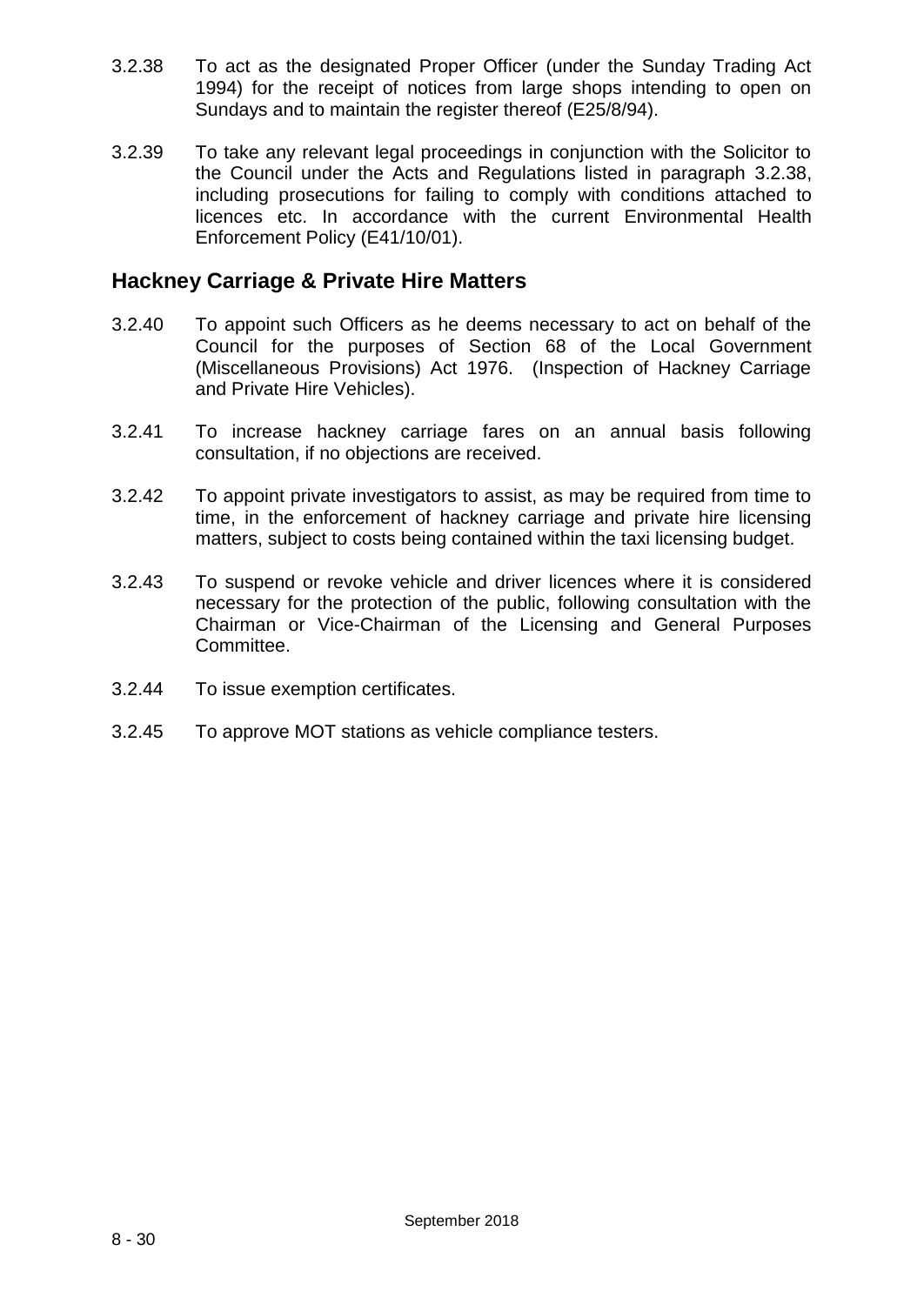Animal Boarding Establishments Act 1963 Animal Welfare Act 2006 Anti-Social Behaviour Act 2003 Boarding of Dogs Act 1973 Breeding of Dogs Act 1991 Building Act 1984 Caravan Sites and Control of Development Act 1960 Clean Air Act 1993 Clean Neighbourhoods and Environment Act 2005 Control of Pollution Act 1974 Control of Pollution (Amendment) Act 1989 Criminal Justice & Public Order Act 1994 Dangerous Dogs Act 1991 Dangerous Wild Animals Act 1976 Deer Act 1991 Environment Act 1995 Environmental Protection Act 1990 Food Safety Act 1990: (as amended) and; a) any order or Regulations made thereunder or relating to the foregoing or having effects by virtue of the European Communities Act 1972 and b) any modification or re-enactment to the foregoing Food Hygiene (England) Regulations 2006 Gambling Act 2005 General Food Regulations 2004 Health and Safety at Work etc Act 1974 Housing Acts 1985, 1996 and 2004 Housing Grants, Construction and Regeneration Act 1996 Hypnotism Act 1952 Licensing Act 2003 Local Government and Housing Act 1989 Local Government (Miscellaneous Provisions) Acts 1976 and 1982 Motor Salvage Operator Regulations 2002 Noise Act 1996 Noise and Statutory Nuisance Act 1993 Official Control of Foods and Foodstuffs Regulations 2006 Pet Animals Act 1951 Pollution Prevention and Control Act 1999 Prevention of Damage by Pests Act 1949 Public Health Acts 1936 and 1961 Public Health (Control of Diseases) Act 1984 Refuse Disposal Amenity Act 1978 Riding Establishments Act 1964 and 1974 Slaughter of Poultry Act 1967 Slaughterhouses Act 1974 Sunday Trading Act 1994 Water Industry Act 1991 Zoo Licensing Act 1981

and amendments made to these Acts.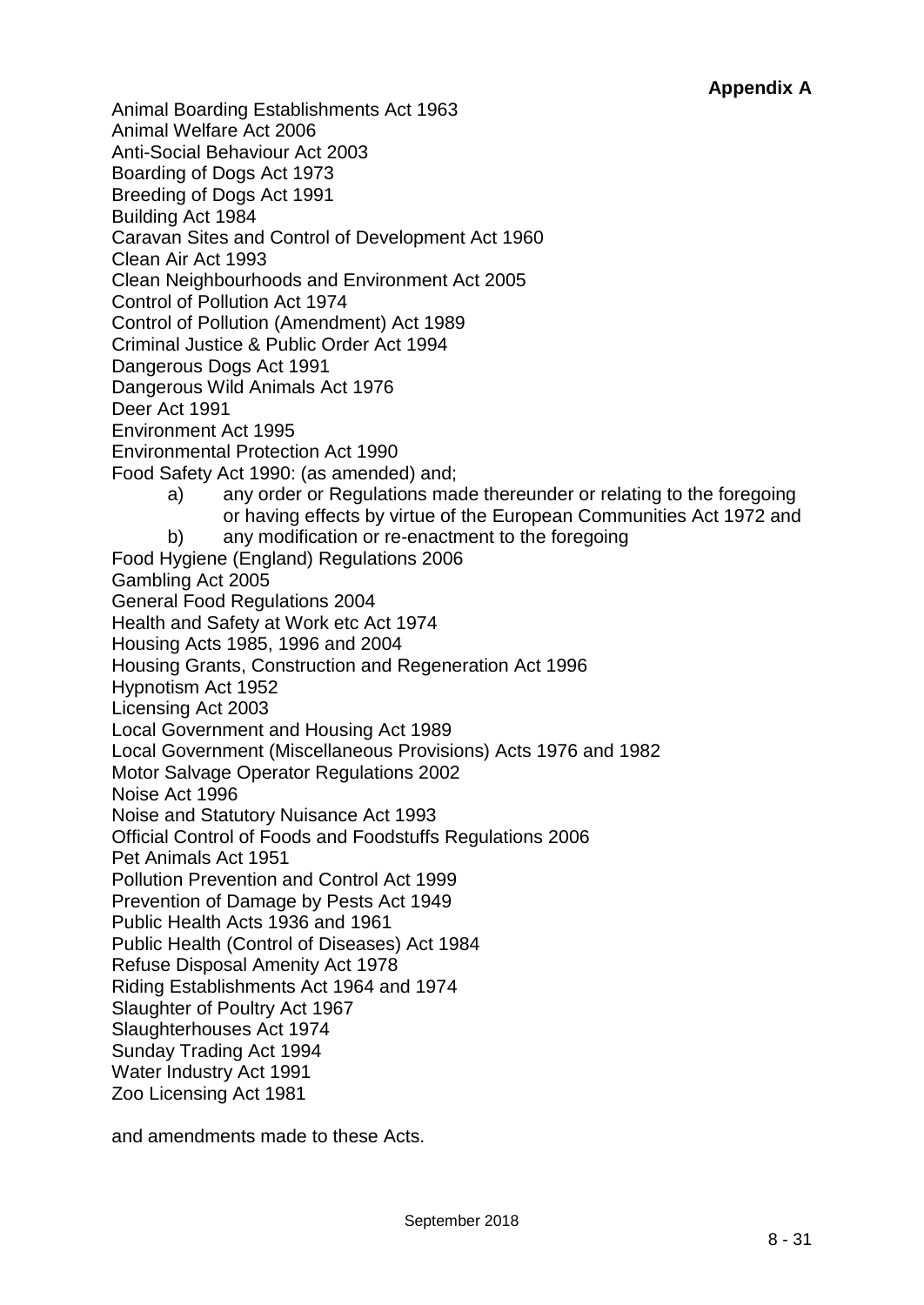## **3.3 Service Manager - Community and Economy Delegations**

The Council may delegate some of its functions and powers to specific officers of the Council. The following is a list of those delegations to the Service Manager – Community and Economy. In the absence of the Service Manager - Community and Economy delegated power may be exercised by the Executive Director of Business Operations or such other officer as the Head of Paid Service may nominate.

#### **Contract and Financial Management**

Authorities concerning specific Amenities activities that have financial implications are described in the relevant sections that follow.

To approve periodic (monthly) expenditure up to one twelfth of the annual contract sum for service contracts (regardless of value).

- 3.3.1. To approve activities that are of benefit to the community but for which responsibility lies with other public organisations, provided:
	- a. sufficient funding exists and
	- b. the total annual revenue cost does not exceed £5,000
	- c. to seek reimbursement for costs incurred when action has been taken

(For example, the removal of visible fly tips not located on Rother District Council land.)

- 3.3.2 To issue proportional refunds for the cost of season tickets and annual licence fees for any services that are the responsibility of the Service Manager - Community and Economy upon surrender thereof in cases where use has not been possible due to illness or weather. (Including car park season tickets, bowls season tickets and sports pitch bookings.)
- 3.3.3 To negotiate lower charges for the hire of open spaces, sports pitch bookings and beach facilities where such action is desirable in order to gain income.

#### **Refuse Collection, Recycling and Street Cleansing Services**

- 3.3.4 To arrange the collection of clinical waste from premises as required by the Waste Collection and Disposal Regulations 1988 and as may be requested by industrial or commercial premises for which no duty in respect of collection otherwise exists.
- 3.3.5 To serve Litter Abatement Notices in accordance with Section 92 of the Environmental Protection Act 1990.
- 3.3.6 To receive payment for and arrange the collection of waste and recycling materials for which no duty otherwise exists.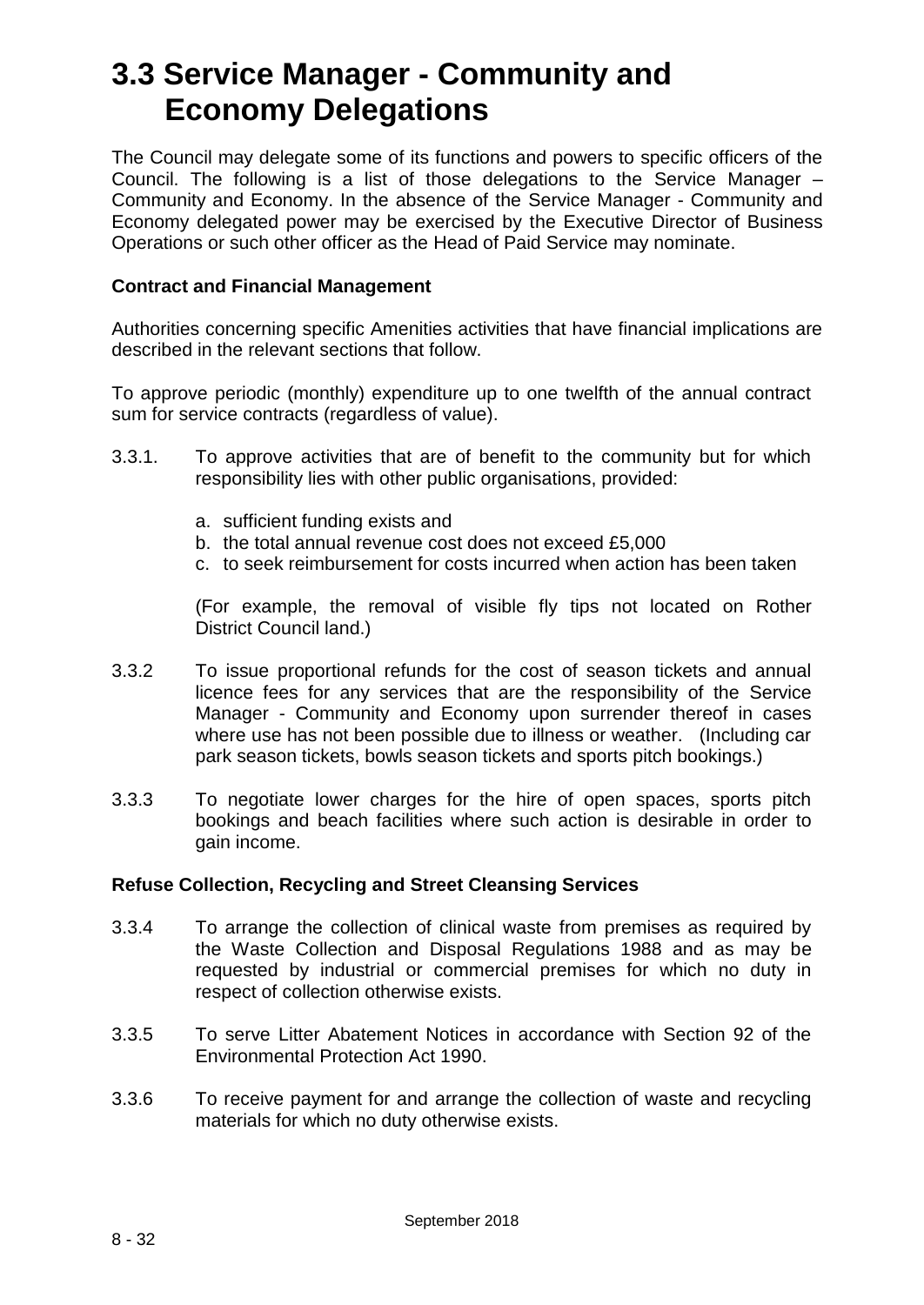- 3.3.7 To carry out the Street Sweeping/Beach Cleansing Service in accordance with Section 89 of the Environmental Protection Act 1990 and the associated Code of Practice to ensure compliance with same.
- 3.3.8 To issue Fixed Penalty Notices as appropriate in accordance with the provisions of the Environmental Protection Act 1990, Clean Neighbourhoods and Environment Act 2005 and other subsequent legislation as advised by the Service Manager - Licensing and Environmental Services**.**

#### **Highway and Transport operational matters including car parks**

- 3.3.9 To issue written notices and authorisations as is deemed necessary to ensure the effective management of car parks with regard to the provisions of the Road Traffic Regulation Act 1984 and the Rother Off-Street Parking Order.
- 3.3.10 To enter into a contract for the sale of advertising space on car parking tickets sold by the Council (T8/6/95).
- 3.3.11 To authorise temporary closure(s) and alternate use(s) for car parks up to a total of 7 days in any year provided that the total loss of income per annum does not exceed £5,000.
- 3.3.12 To authorise free use of each car park (or designated area within a car park) up to a total of 7 days in any year.
- 3.3.13 To deal with the provisions of section 33 of the Road Traffic Regulation Act 1984 including matters concerning temporary car parks.
- 3.3.14 To cancel car parking standard charge notices when there is evidence that extenuating circumstances should be considered.

#### **Open Spaces, Parks, Sports and Recreational Grounds**

- 3.3.15 To close to the public any park or pleasure ground under section 44 of the Public Health Acts Amendment Act 1890 (as amended by section 8 of the East Sussex Act 1981) and to close up to 100 metres of any esplanade under section 13 of the East Sussex Act 1981.
- 3.3.16 To deal with applications for the hire of sports pitches and other parks and open space facilities including block bookings and to adjust charges for facilities or games etc. if required due to changes in the rate of VAT.
- 3.3.17 To approve temporary access to open spaces, parks, sports and recreational grounds by vehicles on appropriate terms and conditions to be determined by the Council's Estates Officer.
- 3.3.18 To determine charges for and approve the temporary use of open spaces, parks, sports and recreational grounds for entertainment and noncommercial community events provided that general public access to any site is not restricted for more than 20 days in any year. (For example, Carnivals, Circuses, Fairs and fetes.)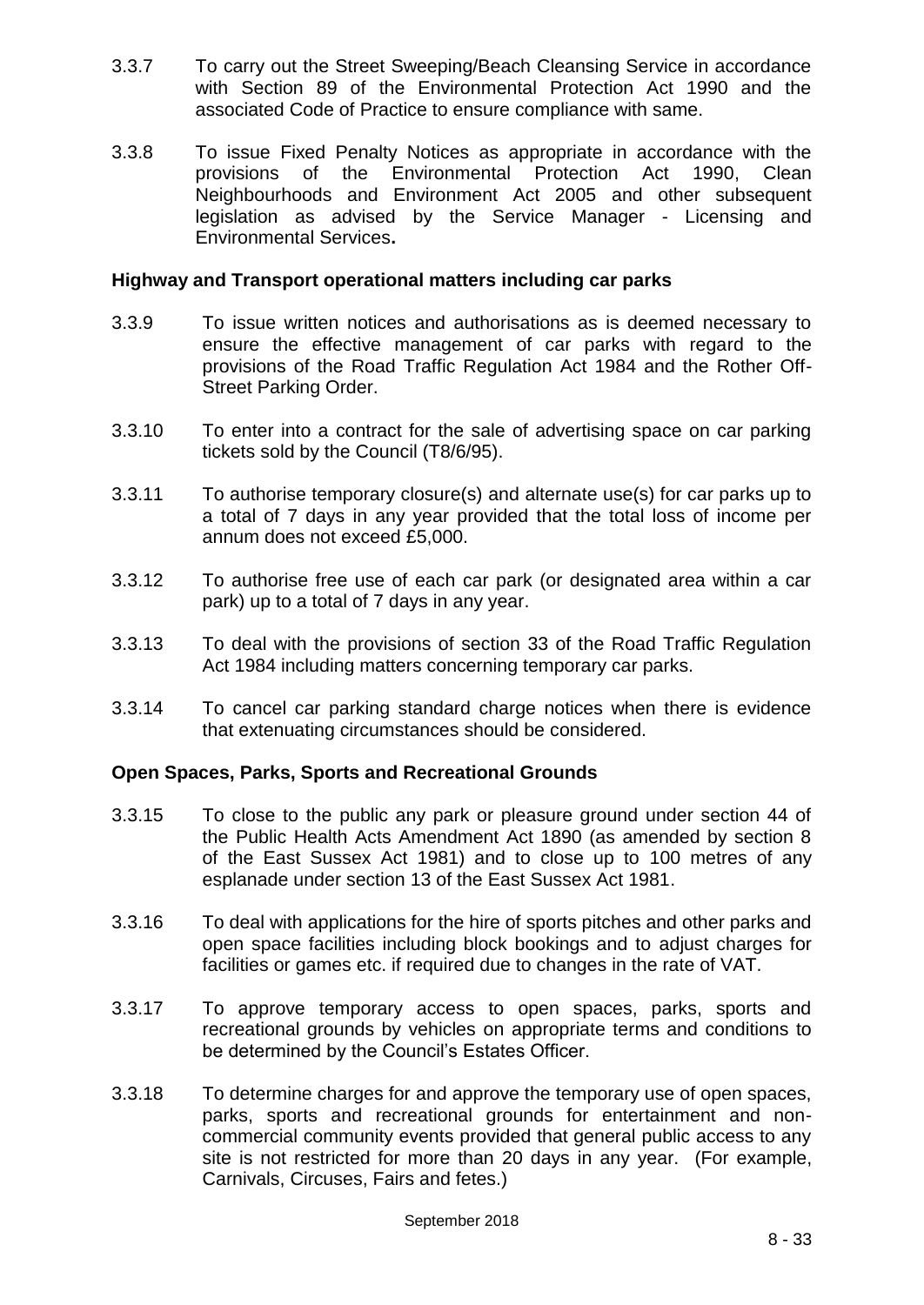- 3.3.19 To grant concessionary use of open spaces, parks, sports and recreational grounds to external organisations and/or individuals to provide or operate non-commercial community services, provided the total annual value of the concessions granted does not exceed £5,000.
- 3.3.20 To issue licences for temporary mobile catering concessions following consultation with the Council's Estates Officer for open spaces, parks, sports and recreational grounds on terms and conditions to the satisfaction of the Head of Paid Service.
- 3.3.21 To display notices, designate and set apart areas in pleasure grounds, public walks and open spaces for the purposes of specified games in accordance with Byelaws.

#### **Community Facilities Operated by External Organisations**

- 3.3.22 To approve annual contracts and service level agreements with external organisations and/or individuals to provide or operate community services, provided :
	- a. sufficient funding exists within existing budgets
	- b. the total annual revenue cost does not exceed £20,000

(For example, for organisations to participate in the annual "In Bloom" competitions; for individuals to operate warning flag systems.)

#### **Provision of Entertainments and Use of Public Spaces and Buildings**

- 3.3.23 To engage public attractions and entertainments whenever the financial result is considered advantageous to the Council.
- 3.3.24 To grant and apply terms for filming concessions on property owned by the Council.
- 3.3.25 To issue licences for animal grazing on terms and conditions to the satisfaction of the Head of Paid Service.

#### **Foreshore and Beach Management**

- 3.3.26 To issue and renew licences for beach huts, temporary beach huts, boats and winches.
- 3.3.27 Provided general public access is not restricted for more than 10 days in any year to grant facilities for regattas and other events using beaches or promenades on terms and conditions approved by the Head of Paid Service.
- 3.3.28 In liaison with the Service Manager Licensing and Environmental Services (who is responsible for permissions for charities to collect on streets) to permit charities to collect money on esplanades on occasions when they are authorised to hold street collections.